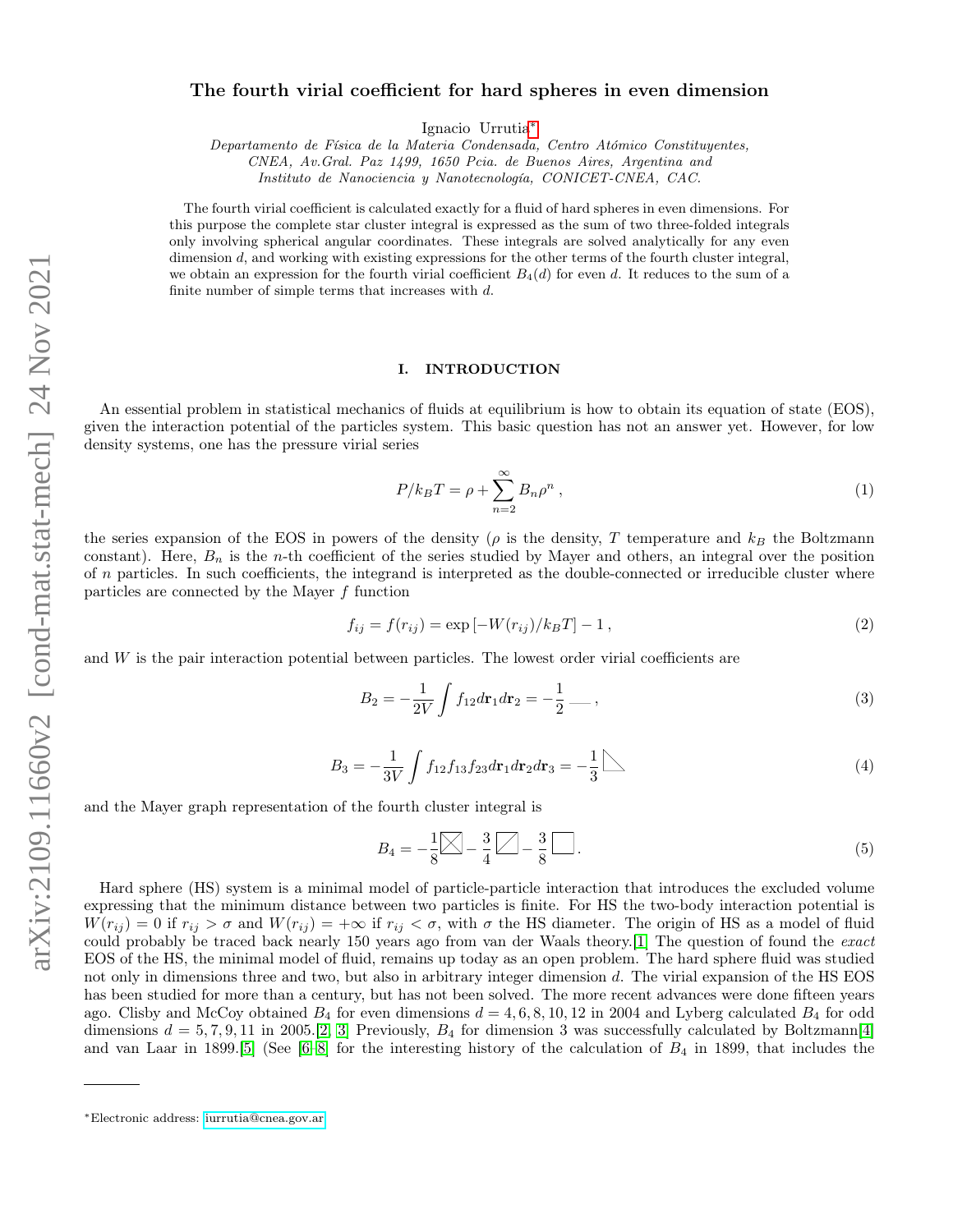2

contribution of van der Waals. The complete reference to the original papers is given in Ref. [\[9\]](#page-14-7).) For dimension 2 it was calculated independently by Rowlinson[\[10\]](#page-14-8) and Hemmer[\[11\]](#page-14-9) in 1964. In the present work we solve  $B_4$  for any even dimension.

Low order virial coefficients of HS are well known,  $B_2(d)$  is half the volume of a sphere in the d dimensional space,

$$
B_2 = \sigma^d \frac{\pi^{d/2}}{2\Gamma(d/2+1)}.
$$
\n(6)

 $B_3$  was calculated initially for  $d = 3$  and  $d = 2$ , [\[4,](#page-14-3) [12\]](#page-14-10) and latter for arbitrary dimension. It reduces to

$$
\frac{B_3}{B_2^2} = \frac{2\,\sigma^{2d}}{B\left(\frac{d+1}{2},\frac{1}{2}\right)} B_{3/4} \left(\frac{d+1}{2},\frac{1}{2}\right) \,,\tag{7}
$$

where  $B(a,b) = \frac{\Gamma(a)\Gamma(b)}{\Gamma(a+b)}$  is the beta function and  $B_x(a,b)$  is the incomplete beta function, in particular  $B_{3/4}(\frac{d+1}{2},\frac{1}{2}) = 2\int_0^{\pi/3} (\sin\varphi)^d d\varphi$ . Exact expressions for two of the three diagrams of  $B_4$  are known, the Mayer cluster integrals  $\Box$  and  $\Box$ . There exist several expressions for both, Luban and Baram calculated them for arbitrary dimension,[\[9\]](#page-14-7) and found

$$
\frac{1}{B_2^3} = \frac{2^{d+6}d}{(d+1)^2} \frac{B\left(d, \frac{d}{2}+1\right)}{B\left(\frac{d+1}{2}, \frac{1}{2}\right)^2} {}_3F_2\left(\frac{1}{2}, 1, \frac{1-d}{2}; \frac{d+3}{2}, \frac{d+3}{2}; 1\right) ,
$$

where  ${}_{3}F_{2}$  is the generalized hypergeometric function. Based on the expression obtained by Luban and later modified by Joslin [\[9,](#page-14-7) [13\]](#page-14-11) we found

<span id="page-1-0"></span>
$$
\frac{\sqrt{3}}{B_2^3} = -\frac{2^{d+3}d}{\left[B\left(\frac{d+1}{2},\frac{1}{2}\right)\right]^2} \int_0^{1/2} x^{d-1} \left[B_{1-x^2}\left(\frac{d+1}{2},\frac{1}{2}\right)\right]^2 dx ,\qquad (8)
$$

with  $B_{1-x^2}\left(\frac{d+1}{2},\frac{1}{2}\right) = 2\int_0^{\arccos x} (\sin \varphi)^d d\varphi$ . On the opposite, no general expression is known for the complete star cluster integral  $\boxtimes$ .

In the case of even dimension  $d = 2\nu$  (being  $\nu$  a positive integer) one have the following closed expressions for  $B_2$ and  $B_3$ 

<span id="page-1-4"></span>
$$
B_2 = \frac{\sigma^{2\nu}\pi^{\nu}}{2\,\nu!} \quad \text{and} \quad \frac{B_3}{B_2^2} = \frac{4}{3} - \frac{\sqrt{3}}{\pi} \sum_{k=1}^{\nu} \frac{(k-1)!}{(2k-1)!!} \left(\frac{3}{2}\right)^{k-1} . \tag{9}
$$

To evaluate  $B_4$  for arbitrary large even dimensions  $d = 2\nu$  it is convenient to give a closed form expression for each star Mayer diagrams of four points. Joslin simplified an expression found by Luban and Baram to obtain[\[13\]](#page-14-11)

<span id="page-1-2"></span>
$$
\frac{1}{B_2^3} = 8 - \frac{8}{\pi^2} \sum_{k=1}^{\nu} \frac{(k-1)! 2^{k-1}}{k(2k-1)!!} \left[ 4 + \frac{\nu (2\nu)!! 4^k k! (\nu + k - 1)!}{(2\nu - 1)!! (\nu + 2k)!} \right].
$$
\n(10)

To derive a closed form expression of  $\angle$  for even dimension we start from Eq. [\(8\)](#page-1-0). In the [A](#page-11-0)ppendix A we solve this integral using change of variables and several identities for the integral of powers of trigonometric functions taken from Ref. [\[14\]](#page-14-12). Here we sate the result

<span id="page-1-1"></span>
$$
\frac{\sqrt{3}}{B_2^3} = -8\left(1 - \frac{\sqrt{3}}{2\pi}R_0\right)^2 + \frac{4}{\pi^2}\left[R_1 + \frac{8(2\nu)!!}{(2\nu - 1)!!}R_2\right],\tag{11}
$$

with

<span id="page-1-3"></span>
$$
R_0 = \sum_{k=1}^{\nu} \frac{(k-1)!}{(2k-1)!!} \left(\frac{3}{2}\right)^{k-1},
$$
  
\n
$$
R_1 = \sum_{k=1}^{\nu} \frac{(k-1)!}{k(2k-1)!!} \left(\frac{3}{2}\right)^k,
$$
  
\n
$$
R_2 = \nu! \sum_{k=1}^{\nu} \frac{(k-1)! 2^{k-1}}{(2k-1)!!(2\nu+k)!} \left[4^{\nu}(\nu+k-1)! - \frac{3^{k+\nu}}{4^k} \sum_{j=0}^{\nu} \frac{(\nu+k+j-1)!}{4^j j!} \right].
$$
\n(12)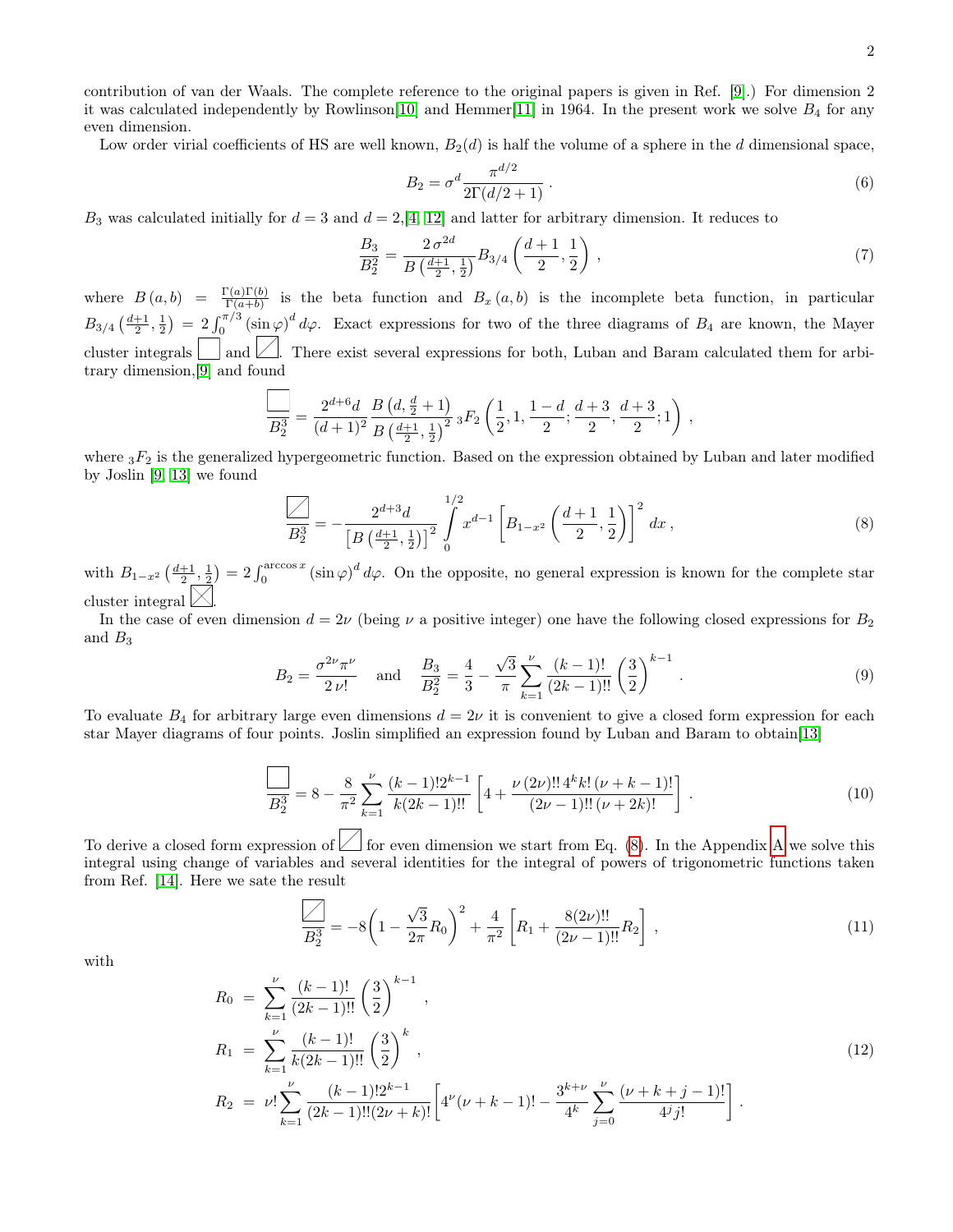Here,  $R_0$ ,  $R_1$  and  $R_2$  are rational numbers. The Eq. [\(11\)](#page-1-1) is an explicit form that, for a given even dimension, only involves a finite number of simple operations (sum, product, quotient).

The rest of this paper is devoted to transform the complete star integral to a triple integral for any dimension  $d$ and to solve the complete star integral to obtain  $B_4$  for even dimension. It is organized as follows. In Sec. [II](#page-2-0) we transform the complete star diagram and find a new expression for it in terms of two three-folded integrals. In Sec. [III](#page-3-0) we solve each of these integrals for even dimension d and reach an explicit form of the complete star in terms of a finite sum. Some mathematical details of the calculations are relegated to the appendices. In Sec. [IV](#page-7-0) we give the exact expression of  $B_4$  and evaluate it for some even dimensions as large as  $d = 1000$ . Sec. [V](#page-10-0) is devoted to some final remarks.

#### <span id="page-2-0"></span>II. THE TRANSFORMATION OF THE COMPLETE STAR

The full star diagram of four vertex contains six f-bonds. These bonds connect each pair of vertex. For HS it takes the form  $f_{ij} = -\Theta(\sigma - r_{ij})$ , being  $\Theta(x)$  the Heaviside function, with  $\Theta(x) = 1$  if  $x \ge 0$  and  $\Theta(x) = 0$  if  $x < 0$ . The symmetric form of the star integral is

<span id="page-2-2"></span>
$$
\boxed{\sum} = V^{-1} \iiint f_{12} f_{13} f_{14} f_{23} f_{24} f_{34} d\mathbf{r}_{1234} , \qquad (13)
$$

with  $d{\bf r}_{1234} = d{\bf r}_1 d{\bf r}_2 d{\bf r}_3 d{\bf r}_4$ . Here, each vertex represents a particle whose position is integrated over the complete d-dimensional euclidean space, while each line is a f-bond. The spatial translation of the rigid cluster produces a volume term that can be integrated out (also, the rigid rotations produce solid angle terms). Hence,

<span id="page-2-1"></span>
$$
\sum = \iiint f_{12} f_{13} f_{14} f_{23} f_{24} f_{34} d\mathbf{r}_{12} d\mathbf{r}_{13} d\mathbf{r}_{14}
$$
(14)

$$
= \sigma^{3d} \mathcal{B}_4^s \,, \tag{15}
$$

where  $B_4^s$  is a number. Our purpose is to find the dependence of this number with d. Eq. [\(14\)](#page-2-1) could also be rewritten in different forms by adopting a different set of integrating variables, for example, by replacing  $dr_{12}dr_{13}dr_{14}$  with  $d{\bf r}_{12}d{\bf r}_{23}d{\bf r}_{34}.$ 

In the following we present a reformulation of the full star diagram that reduces it to three-folded integrals. On one hand, we take the derivative of Eq. [\(15\)](#page-2-1) to obtain

$$
\frac{\partial}{\partial \sigma} \widehat{\triangleright\!\!\!\triangleleft} = \frac{3d}{\sigma} \widehat{\triangleright\!\!\!\triangleleft} \, . \tag{16}
$$

On the other hand, through applying the derivative to Eq. [\(13\)](#page-2-2) in successive steps we transform  $\boxtimes$  by noting that  $\frac{\partial}{\partial \sigma} f_{ij} = -\delta (\sigma - r_{ij}) = -\delta_{ij}$  (with  $\delta(x)$  the Dirac delta function) which introduce the δ-bonds (corresponding to  $\frac{\partial}{\partial r}f_{ij}=f'_{ij}=\delta_{ij}$ . This is the rule to transform a f-bond to δ-bond. This process ends with the complete star diagram written as a sum over all the  $\delta$ -simple-connected diagrams, where the non- $\delta$ -bonds remain unmodified and each diagram includes a weight function. To draw the graphs we introduce the open-box link for the  $\delta$ -bond, when it appears formally integrated, and the bold line for the same bond once the coordinate  $r_{ij}$  is integrated on. The transformation applied to  $\boxtimes$  results in two integrals each of them three folded.

We take the derivative of Eq. [\(13\)](#page-2-2) giving  $\frac{\partial}{\partial \sigma} \left[ \sum_{n=1}^{\infty} \right] = -\frac{6}{V} \iiint \delta_{12} f_{13} f_{14} f_{23} f_{24} f_{34} d\mathbf{r}_{1234}$ . Once we integrate on the  $r_{12}$  degree of freedom, that fixes  $r_{12} = \sigma$  and produces the factor  $\sigma^{d-1}$ , we obtain

<span id="page-2-4"></span>
$$
\frac{\partial}{\partial \sigma} \widehat{\boxtimes} = -6 \widehat{\boxtimes}, \tag{17}
$$

$$
= -6\sigma^{d-1} \sqrt{\mathbb{Z}}.
$$
\n<sup>(18)</sup>

Here, the star marks one of the vertex at the ends of the bold-bond (any of them), that was a fixed position allowing the integration. It is interesting to note that the integrated bond in  $\boxtimes$  has not dependence on  $\sigma$ . We obtain

<span id="page-2-3"></span>
$$
\boxed{\sum} = -\frac{2\sigma^d}{d} \ast \boxed{\sum} \,. \tag{19}
$$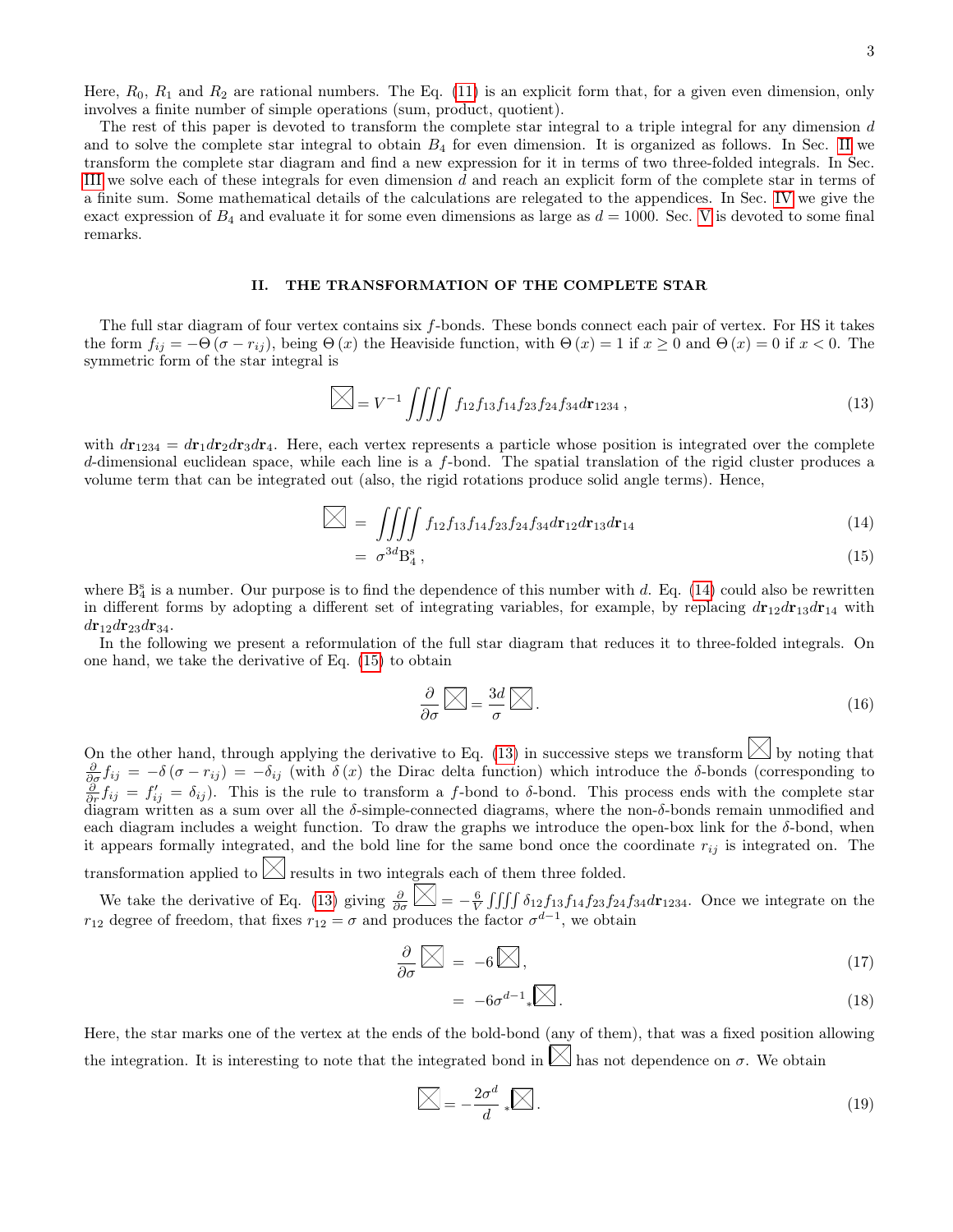The expression at the right of Eq. [\(19\)](#page-2-3), once the full rotational symmetry is integrated on (producing the solid angle term), is equivalent to the two center formulation of the full star.[\[15,](#page-14-13) [16\]](#page-14-14)

(Second) We take the derivative  $\frac{\partial}{\partial \sigma}$  at both sides of Eq. [\(19\)](#page-2-3), which gives

<span id="page-3-3"></span>
$$
\frac{3d}{\sigma} \boxed{\bigtimes} = \frac{d}{\sigma} \boxed{\bigtimes} - \frac{2\sigma^d}{d} \frac{\partial}{\partial \sigma} \sqrt[k]{\bigtimes} \quad . \tag{20}
$$

The last term is

<span id="page-3-1"></span>
$$
\frac{\partial}{\partial \sigma} * \mathbb{X} = -2 * \mathbb{X} - 2 * \mathbb{X} - 2 * \mathbb{X}
$$
\n
$$
= -\sigma^{d-1} \left( 2 * \mathbb{X} \langle 2 - \cos \varphi \rangle + * \mathbb{X} \right),
$$
\n(21)

where we used the identity

<span id="page-3-2"></span>
$$
^*\sum \, = \, \ast \sum \, \langle 1 - \cos \varphi \rangle \; . \tag{22}
$$

This relation is derived in the Appendix [B.](#page-12-0) In Eqs. [\(21\)](#page-3-1) and [\(22\)](#page-3-2)  $\varphi$  corresponds to the angle between both  $\delta$ -bonds. Note that term  $(2 - \cos \varphi)$  is in our notation a term  $(2 - \cos \varphi)$  inside the diagram integrand (none dependence on the angular variables can appear outside of the integral given that all angular degrees of freedom are integrated). This notation using  $\langle ... \rangle$  will be used from here on.

Replacing Eq. [\(21\)](#page-3-1) in Eq. [\(20\)](#page-3-3) we obtain

<span id="page-3-4"></span>
$$
\boxed{\sum} = \frac{\sigma^{2d}}{d^2} \left( 2 \sqrt{\sum} \langle 2 - \cos \varphi \rangle + \sqrt{\sum} \rangle \right). \tag{23}
$$

(Third) We take the derivative  $\frac{\partial}{\partial \sigma}$  at both sides of Eq. [\(23\)](#page-3-4) which gives

<span id="page-3-5"></span>
$$
\frac{3d}{\sigma} \widehat{\bigotimes} = \frac{2d}{\sigma} \widehat{\bigotimes} + \frac{\sigma^{2d}}{d^2} \frac{\partial}{\partial \sigma} \left( 2 \sqrt{\bigotimes} \langle 2 - \cos \varphi \rangle + \sqrt{\bigotimes} \right). \tag{24}
$$

The derivative term in Eq. [\(24\)](#page-3-5) is

$$
\frac{\partial}{\partial \sigma} (...) = -2_* \mathbb{Z} \langle 2 - \cos \varphi \rangle - 4_* \mathbb{Z} \langle 2 - \cos \varphi \rangle - * \mathbb{Z} \langle 2 - \cos \varphi \rangle - * \mathbb{Z} \langle 2 - \cos \varphi \rangle + 4_* \mathbb{Z} \langle 2 - \cos \varphi \rangle + 4_* \mathbb{Z} \langle 2 - \cos \varphi \rangle + 4_* \mathbb{Z} \langle 2 - \cos \varphi \rangle + * \mathbb{Z} \langle 2 - \cos \varphi \rangle + 4_* \mathbb{Z} \langle 2 - \cos \varphi \rangle + 4_* \mathbb{Z} \langle 2 - \cos \varphi \rangle
$$

Now, we replace this result in Eq. [\(24\)](#page-3-5) to obtain

$$
\sum = -\frac{\sigma^{3d}}{d^3} \left[ \sum \langle 4 - 2\cos\varphi \rangle + \sum 4 \langle (2 - \cos\varphi_1)(2 - \cos\varphi_2) - 1 \rangle \right]. \tag{25}
$$

Here, the stars are unnecessary and thus they were not written. This expression is one of the results of the present work, once the angular variables related with rigid rotations are integrated on the remaining are two three-folded angular integrals.

#### <span id="page-3-0"></span>III. INTEGRATION OF THE COMPLETE STAR

The star integral is thus

<span id="page-3-6"></span>
$$
\boxed{\boxtimes} = A(Y + U) \tag{26}
$$

where

$$
A = \frac{\sigma^{3d}}{d^3} \Omega_d \Omega_{d-1} \Omega_{d-2} \text{ with } \Omega_d = \frac{d\pi^{d/2}}{\Gamma(d/2+1)} = \frac{2dB_2}{\sigma^d} \,,\tag{27}
$$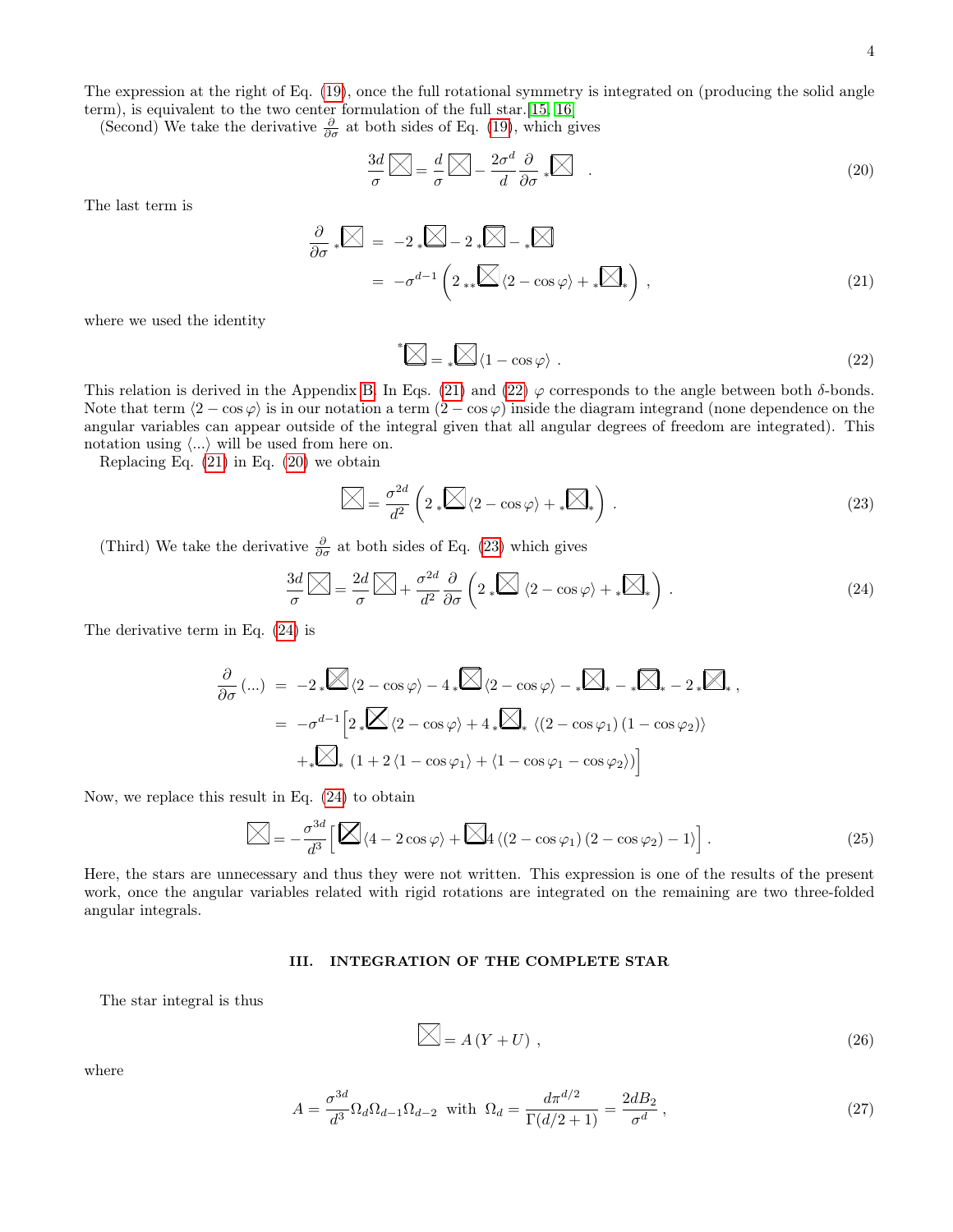being  $\Omega_d$  the surface area of the unit sphere in the d dimensional space (with  $\Omega_k = 1$  if  $k < 1$ ). The term related with  $\boxtimes$ <sub>is</sub>

<span id="page-4-0"></span>
$$
Y = \int_0^{\frac{\pi}{3}} \int_0^{\frac{\pi}{3}} \int_0^{\theta_{max,1}} h_I \sin(\varphi_1)^{d-2} \sin(\varphi_2)^{d-2} \sin(\theta)^{d-3} d\theta d\varphi_1 d\varphi_2 , \qquad (28)
$$

where  $h_1 = 4 - 2\cos\varphi_1$  and  $\theta_{max,1} = \min\left\{\arccos\left(\frac{\frac{1}{2} - \cos\varphi_1 \cos \varphi_2}{\sin\varphi_1 \sin \varphi_2}\right), \pi\right\}$ . A second form for Y is obtained through a change of variable. Let be  $\tan \psi = \tan \varphi_2 \cos \theta$ ,  $\cos \vartheta = \sin \varphi_2 \sin \theta$  (and let rename  $\varphi = \varphi_1$ ), the Eq. [\(28\)](#page-4-0) transforms into the simpler expression

<span id="page-4-1"></span>
$$
Y = 2\int_0^{\frac{\pi}{3}} \int_{\frac{\varphi}{2}}^{\frac{\pi}{3}} \int_{\vartheta_{min}}^{\frac{\pi}{2}} h_1 \sin(\varphi)^{d-2} \sin \vartheta \cos(\vartheta)^{d-3} d\vartheta d\psi d\varphi , \qquad (29)
$$

with  $\vartheta_{min} = \arccos\left(\sqrt{1 - \left(\frac{1}{2}\sec\psi\right)^2}\right)$ , here the integral in  $\vartheta$  is trivial. The term related with  $\boxtimes$  is

<span id="page-4-2"></span>
$$
U = \int_0^{\frac{\pi}{3}} \int_0^{\frac{\pi}{3}} \int_0^{\theta_{max,\text{II}}} h_{\text{II}} \sin{(\varphi_1)}^{d-2} \sin{(\varphi_2)}^{d-2} \sin{(\theta)}^{d-3} d\theta d\varphi_1 d\varphi_2 , \qquad (30)
$$

with  $h_{II} = 4[(2-\cos\varphi_1)(2-\cos\varphi_2)-1]$  and  $\theta_{max,II} = \arccos\left[\tan\frac{\varphi_1}{2}\tan\frac{\varphi_2}{2}\right]$ . Here the integral in  $\theta$  gives  $B_{1-(\tan \frac{\varphi_1}{2} \tan \frac{\varphi_2}{2})^2}(\frac{d}{2}-1,\frac{1}{2})$ . Thus, for arbitrary  $d \geq 3$  the Eq. [\(26\)](#page-3-6) transforms to

<span id="page-4-3"></span>
$$
\mathbb{X} = \frac{2A}{d-2} \int_0^{\frac{\pi}{3}} \int_{\frac{\varphi}{2}}^{\frac{\pi}{3}} h_1 \sin(\varphi)^{d-2} \left[ 1 - \left( \frac{\sec \psi}{2} \right)^2 \right]^{\frac{d}{2}-1} d\psi d\varphi +
$$
  

$$
\frac{A}{2} \int_0^{\frac{\pi}{3}} \int_0^{\frac{\pi}{3}} h_{II} \sin(\varphi_1)^{d-2} \sin(\varphi_2)^{d-2} B_{1-(\tan\frac{\varphi_1}{2}\tan\frac{\varphi_2}{2})^2} \left( \frac{d}{2} - 1, \frac{1}{2} \right) d\varphi_1 d\varphi_2 ,
$$
(31)

Last equation and Eqs. [\(26,](#page-3-6) [29,](#page-4-1) [30\)](#page-4-2) are convenient for both numerical and analytical integration, even for non-integer d. In the following we focus on even dimension  $d = 2m + 4$  with m any non-negative integer, i.e, even  $d \geq 4$ . The rest of this Section is devoted to evaluate Y and U.

### Integration of Y for even dimensions

We expand the binomial  $\left[1-\left(\frac{\sec \psi}{2}\right)^2\right]^{m+1}$  to obtain

$$
Y = \frac{1}{m+1} \int_0^{\frac{\pi}{3}} \int_{\frac{\varphi}{2}}^{\frac{\pi}{3}} h_I \sin(\varphi)^{2m+2} \left[ 1 + \sum_{n=1}^{m+1} {m+1 \choose n} \left(-1\right)^n 4^{-n} \cos(\psi)^{-2n} \right] d\psi d\varphi.
$$
 (32)

Next, we solve the integral in  $\psi$  variable. Let n be any positive integer, according to [\[19\]](#page-14-15)

$$
\int \cos\left(x\right)^{-2n} dx = \frac{\sin x}{2n-1} \left[ \cos\left(x\right)^{-2n+1} + \sum_{k=1}^{n-1} \frac{2^k \prod_{i=1}^k (n-i)}{\prod_{i=1}^k (2n-2i-1)} \cos\left(x\right)^{-2n+2k+1} \right].
$$
 (33)

One finds

$$
\int_{\frac{\varphi}{2}}^{\frac{\pi}{3}} \cos\left(\psi\right)^{-2n} d\psi = \frac{1}{2} B_{\cos\left(\frac{\varphi}{2}\right)^2} \left(\frac{1}{2} - n, \frac{1}{2}\right) - \frac{1}{2} B_{\frac{1}{4}} \left(\frac{1}{2} - n, \frac{1}{2}\right)
$$
(34)

$$
= \sqrt{3}C - \frac{\sin\frac{\varphi}{2}}{2n-1} \left[ \cos\left(\frac{\varphi}{2}\right)^{-2n+1} + \sum_{k=1}^{n-1} \frac{2^k \prod_{i=1}^k (n-i)}{\prod_{i=1}^k (2n-2i-1)} \cos\left(\frac{\varphi}{2}\right)^{-2n+2k+1} \right],\tag{35}
$$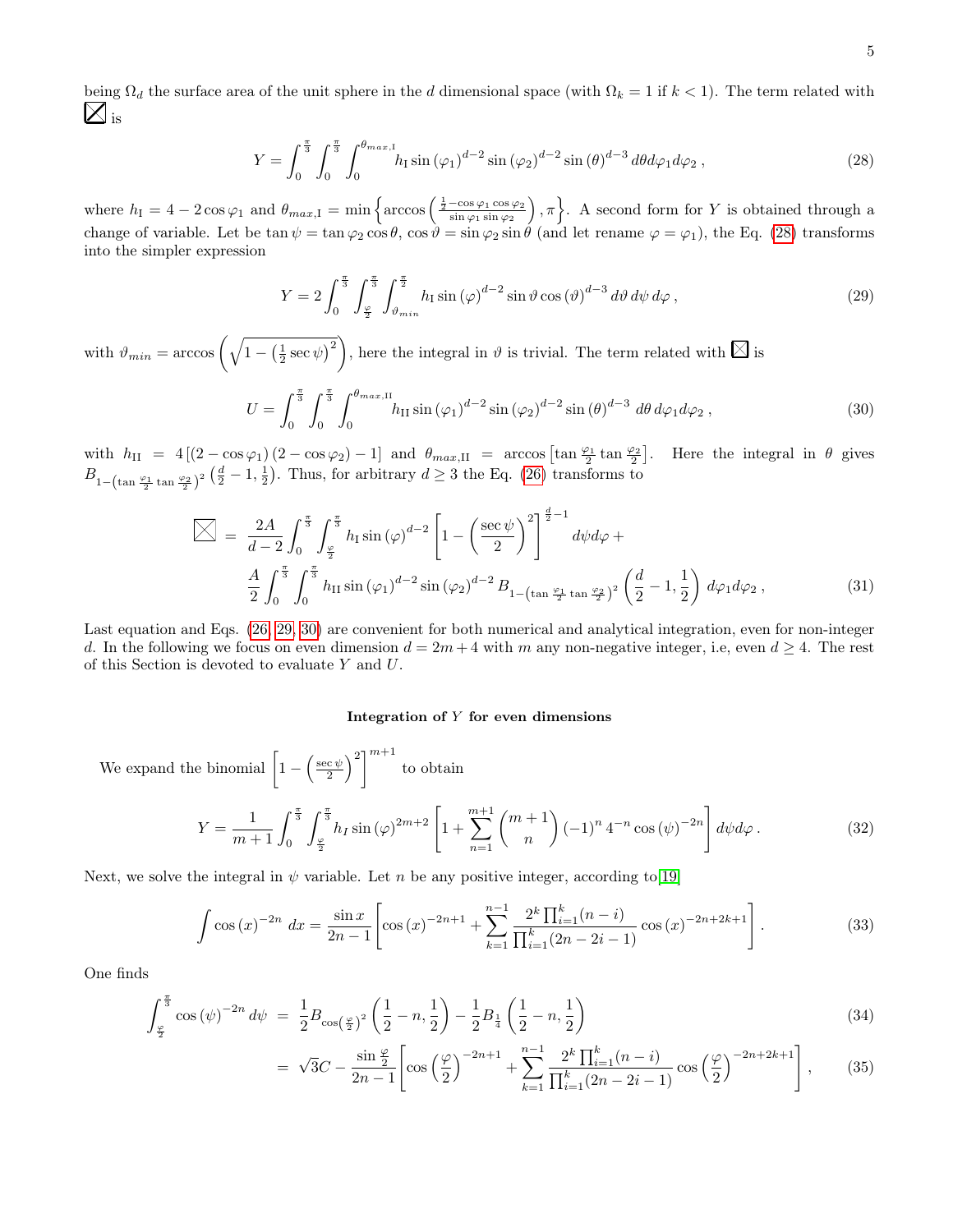here  $C = \frac{4^{n-1}}{2n-1}$  $\frac{4^{n-1}}{2n-1}\left(1+\sum_{k=1}^{n-1} \right)$  $\frac{2^k \prod_{i=1}^k (n-i)}{n \choose k}$ . We introduce the shortcut  $K = 4 \sum_{n=1}^{m+1} {m+1 \choose n} (-4)^{-n} C$ , i.e.  $K =$  $\sum_{n=1}^{m+1} \binom{m+1}{n} \frac{(-1)^n}{2n-1} \left[ 1 + \sum_{k=1}^{n-1} \right]$  $\frac{\prod_{i=1}^{k}(n-i)}{2^{k}\prod_{i=1}^{k}(2n-2i-1)}$ , to obtain,

<span id="page-5-3"></span>
$$
\int_{\frac{\varphi}{2}}^{\frac{\pi}{3}} \int_{\theta_{min}}^{\frac{\pi}{2}} \sin \vartheta \cos (\vartheta)^{2m+1} d\psi d\vartheta = \frac{2^{-1}}{m+1} \left( \frac{\sqrt{3}}{4} K + \frac{\pi}{3} - \frac{\varphi}{2} \right) - \frac{2^{-1}}{m+1} \sum_{n=1}^{m+1} {m+1 \choose n} \frac{(-1)^n 4^{-n}}{2n-1} \times \sin \frac{\varphi}{2} \left[ \cos \left( \frac{\varphi}{2} \right)^{-2n+1} + \sum_{k=1}^{n-1} \frac{2^k \prod_{i=1}^k (n-i)}{\prod_{i=1}^k (2n-1-2i)} \cos \left( \frac{\varphi}{2} \right)^{-2n+2k+1} \right]. \tag{36}
$$

To solve the integral in  $\varphi$  we separate the linear term  $\frac{\sqrt{3}}{4}K + \frac{\pi}{3} - \frac{\varphi}{2}$  from that involving  $\sin \frac{\varphi}{2}$  and  $\cos \frac{\varphi}{2}$ .  $L \equiv \int_0^{\frac{\pi}{3}} \left( \frac{\sqrt{3}}{4} K + \frac{\pi}{3} - \frac{\varphi}{2} \right) (4 - 2 \cos \varphi) \sin (\varphi)^{2m+2} d\varphi$  splits in four integrals:  $(\sqrt{3} K + \frac{4 \pi}{3}) \int_0^{\frac{\pi}{3}} \sin (\varphi)^{2m+2} d\varphi$ ,  $-\left(\frac{\sqrt{3}}{2}K+\frac{2\pi}{3}\right)\times \int_0^{\frac{\pi}{3}} \cos\varphi \sin(\varphi)^{2m+2} d\varphi$ ,  $-2\int_0^{\frac{\pi}{3}} \varphi \sin(\varphi)^{2m+2} d\varphi$ , and  $\int_0^{\frac{\pi}{3}} \varphi \cos\varphi \sin(\varphi)^{2m+2} d\varphi$ . Each of them is solved separately in Appendix [C.](#page-13-0) The result is

<span id="page-5-0"></span>
$$
L = \frac{\pi^2 (2m+1)!!}{3 \, 2^{m+1} (m+1)!} + \frac{\pi \sqrt{3}}{6} \left[ \frac{(2m+1)!! K}{2^m (m+1)!} - Q_0 - \frac{\left(\frac{3}{4}\right)^{m+1}}{2m+3} \right] - \frac{2^{m+1} (m+1)!}{(2m+3)^2 (2m+1)!!} - \frac{3}{4} K \left[ Q_0 + \frac{\left(\frac{3}{4}\right)^{m+1}}{2m+3} \right] - Q_1 + \frac{Q_2}{(2m+3)^2}, \tag{37}
$$

with

<span id="page-5-1"></span>
$$
K = \sum_{n=1}^{m+1} (-1)^n {m+1 \choose n} \sum_{k=0}^{n-1} \frac{\prod_{i=1}^k (n-i)}{2^k \prod_{i=0}^k (2n-2i-1)},
$$
  
\n
$$
Q_0 = \sum_{k=0}^m \frac{\left(\frac{3}{4}\right)^{m-k} \prod_{i=0}^{k-1} (2m-2i+1)}{2^{k+1} \prod_{i=0}^k (m-i+1)},
$$
  
\n
$$
Q_1 = \sum_{k=0}^m \frac{\left(\frac{3}{4}\right)^{m-k+1} \prod_{i=0}^{k-1} (2m-2i+1)}{2^{k+1} (m-k+1) \prod_{i=0}^k (m-i+1)},
$$
  
\n
$$
Q_2 = \sum_{k=0}^{m+1} \frac{\left(\frac{3}{4}\right)^{m-k+1} 2^{k-1} \prod_{i=0}^{k-1} (m-i+1)}{\prod_{i=0}^{k-1} (2m-2i+1)}.
$$
\n(38)

Here K,  $Q_0$ ,  $Q_1$  and  $Q_2$  are rational numbers. Besides, to evaluate L for a given even dimension one has to add ∼ 2d terms.

Now, we focus on the integration of the term including trigonometric functions of  $\frac{\varphi}{2}$ . Using the shortcut  $\phi = \frac{\varphi}{2}$ , the terms are of the type  $\int_0^{\frac{\pi}{6}} 2h(2\sin\phi\cos\phi)^{2m+2}\sin\phi\cos^{-2n+1}\phi d\phi$  with  $h = 2 + 4\sin^2\phi$ . Thus, we need to solve integrals like  $\int_0^{\frac{\pi}{6}} \cos^{2l+1} \phi \sin^{2n+1} \phi \, d\phi$ .

Let us assume p and q be non-negative integers to introduce  $D(p,q) \equiv \int_0^{\frac{\pi}{6}} \sin(\phi)^p \cos(\phi)^q d\phi = \frac{1}{2} B_{\frac{1}{4}} \left(\frac{p+1}{2}, \frac{q+1}{2}\right)$  $=\frac{1}{2}B\left(\frac{p+1}{2},\frac{q+1}{2}\right)-\frac{1}{2}B_{\frac{3}{4}}\left(\frac{q+1}{2},\frac{p+1}{2}\right)$ . Let n be any positive integer and  $q \in \mathbb{R}_{-\{-1,-3,\dots,-(2n-1)\}}$ . According to [\[20\]](#page-14-16) we have the identity

<span id="page-5-4"></span>
$$
\int_0^u \sin(x)^{2n+1} \cos(x)^q dx = \frac{2^n n! (q-1)!!}{(2n+q+1)!!} - \frac{\cos(u)^{q+1}}{2n+q+1} \left[ \sin(u)^{2n} + \sum_{k=1}^n \frac{2^k \prod_{i=0}^{k-1} (n-i)}{\prod_{i=0}^{k-1} (2n+q-2i-1)} \sin(u)^{2n-2k} \right]. \tag{39}
$$

For  $q = 2l + 1$ , with n and l positive integers, we obtain

<span id="page-5-2"></span>
$$
D(2n+1,2l+1) = \frac{n! \, l!}{2(n+l+1)!} - \frac{\left(\frac{3}{4}\right)^{l+1}}{4^n 2(n+l+1)} \left[1 + \sum_{k=1}^n \frac{4^k \prod_{i=0}^{k-1} (n-i)}{\prod_{i=0}^{k-1} (n+l-i)}\right].\tag{40}
$$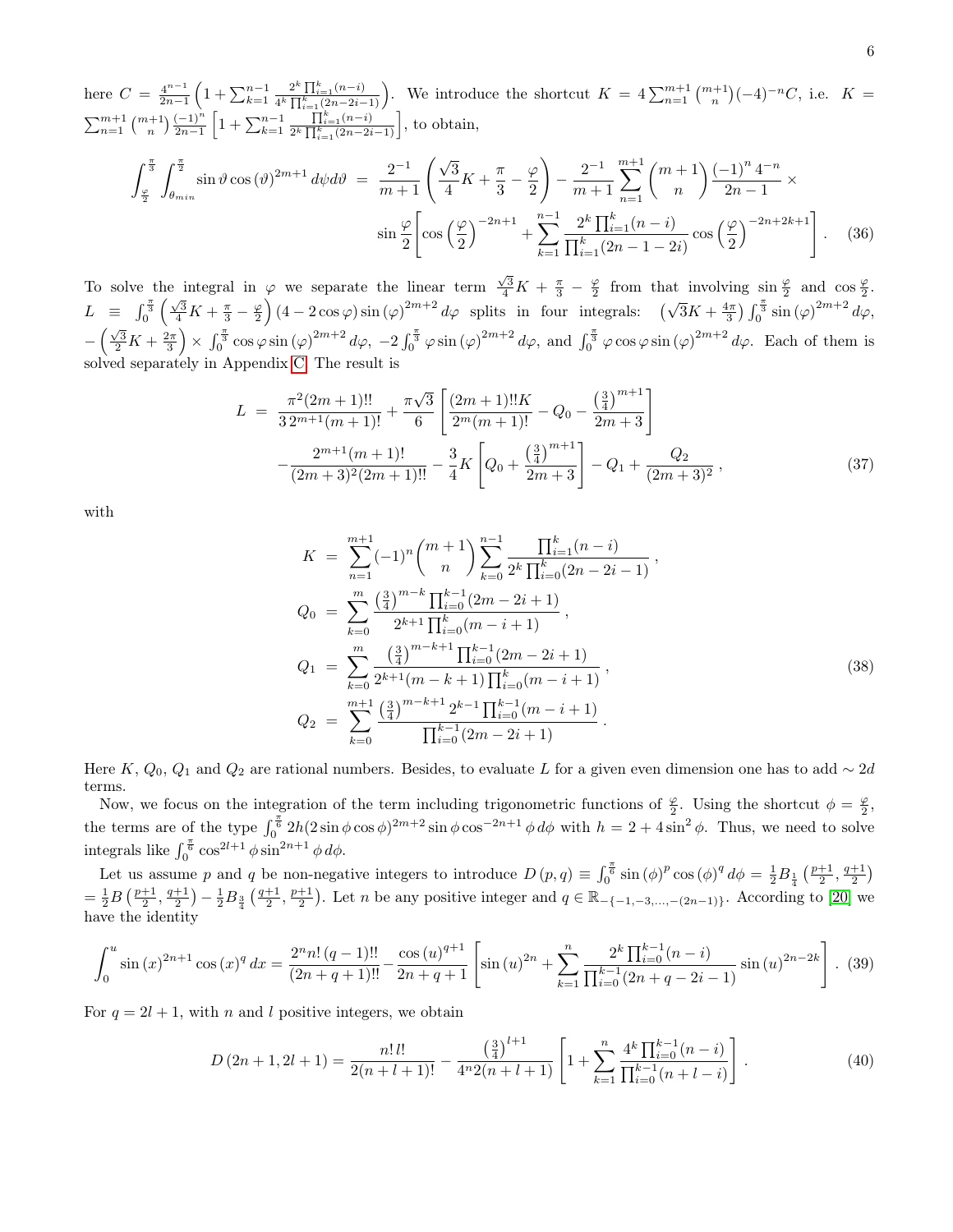Let *n* be any positive integer and  $q \in \mathbb{R}_{-\{-2,-4,\dots,-2n\}}$ . According to [\[21\]](#page-14-17) we have

$$
\int_0^u \sin(x)^{2n} \cos(x)^q dx = -\frac{\cos^{q+1} u}{2n+q} \left[ \sin(u)^{2n-1} + \sum_{k=1}^{n-1} \frac{\prod_{i=1}^k (2n-2i+1)}{\prod_{i=1}^k (2n+2i-2i)} \sin(u)^{2n-2k-1} \right] + \frac{(2n-1)!!q!!}{(2n+q)!!} \int_0^u \cos(x)^q dx,
$$
\n(41)

$$
\int_0^u \cos(x)^{2l} dx = u \frac{(2l-1)!!}{2^l l!} + \frac{\sin u}{2l} \left[ \cos(u)^{2l-1} + \sum_{k=1}^{l-1} \frac{\prod_{i=1}^k (2l-2i+1)}{2^k \prod_{i=1}^k (l-i)} \cos(u)^{2l-2k-1} \right].
$$
 (42)

Thus, for  $q = 2l$ , with n and l positive integers we obtain

<span id="page-6-3"></span>
$$
D(2n, 2l) = \frac{\sqrt{3}3^{l-1}(l-1)!(2n-1)!!}{2^{2l+n+1}(l+n)!} \left[1 + \sum_{k=1}^{l-1} \frac{\left(\frac{2}{3}\right)^k \prod_{i=1}^k (2l-2i+1)}{\prod_{i=1}^k (l-i)}\right] + \frac{\pi(2l-1)!!(2n-1)!!}{2^{l+n}6(l+n)!} - \frac{\sqrt{3}3^l}{2^{2l+2n+1}(l+n)} \left[1 + \sum_{k=1}^{n-1} \frac{2^k \prod_{i=1}^k (2n-2i+1)}{\prod_{i=1}^k (l+n-i)}\right].
$$
\n(43)

To evaluate terms like  $\int_0^{\frac{\pi}{6}} 2h \sin (2\phi)^{2m+2} \sin (\phi) \cos (\phi)^{-2l+1} d\phi$  we introduce

$$
g_1(m, l) \equiv 4^{-m-2} \int_0^{\frac{\pi}{6}} 2h \sin(2\phi)^{2m+2} \sin(\phi) \cos(\phi)^{-2l+1} d\phi
$$
  

$$
= \int_0^{\frac{\pi}{6}} \left(1 + 2\sin(\phi)^2\right) \sin(\phi)^{2m+3} \cos(\phi)^{2m-2l+3} d\phi
$$
  

$$
= D(2m+3, 2m-2l+3) + 2D(2m+5, 2m-2l+3) . \tag{44}
$$

Collecting the partial results, we find

<span id="page-6-4"></span>
$$
Y = \frac{L}{m+1} - \frac{M}{m+1},
$$
\n(45)

with  $L$  given in Eqs.  $(37, 38)$  $(37, 38)$  and

$$
M = 4^2 \sum_{n=1}^{m+1} {m+1 \choose n} (-1)^n 4^{m-n} \sum_{k=0}^{n-1} \frac{2^k \prod_{i=1}^k (n-i)}{\prod_{i=0}^k (2n-2i-1)} g_1(m, n-k) . \tag{46}
$$

To evaluate Y for a given large even dimension one has to add order  $\sim \frac{d^3}{8}$  $\frac{d^2}{8}$  different terms.

# Integration of  $U$  for even dimensions

To solve the first integral in

<span id="page-6-1"></span>
$$
U \equiv \int_0^{\frac{\pi}{3}} \int_0^{\frac{\pi}{3}} \int_0^{\theta_{max}} h \sin(\varphi_1)^{2m+2} \sin(\varphi_2)^{2m+2} \sin(\theta)^{2m+1} d\theta d\varphi_1 d\varphi_2 , \qquad (47)
$$

with  $h = 4 [(2 - \cos \varphi_1)(2 - \cos \varphi_2) - 1]$  and  $\theta_{max} = \arccos \left[ \tan \frac{\varphi_1}{2} \tan \frac{\varphi_2}{2} \right]$ , we use the identity [\[22\]](#page-14-18)

<span id="page-6-0"></span>
$$
\int_0^u \sin(x)^{2n+1} dx = \frac{2^n n!}{(2n+1)!!} - \frac{\cos u}{2n+1} \left[ \sin(u)^{2n} + \sum_{k=0}^{n-1} \frac{2^{k+1} n!}{(n-k-1)!} \frac{(2n-2k-3)!!}{(2n-1)!!} \sin(u)^{2n-2k-2} \right].
$$
 (48)

The case  $m = 0$  can be solved without using Eq. [\(48\)](#page-6-0). We introduce the shortcut  $\phi_1 = \phi_1/2$  and  $\phi_2 = \phi_2/2$  to express  $\cos\theta_{max}(\sin\theta_{max})^{2n} = \tan\phi_1\tan\phi_2(1-\tan\phi_1^2\tan\phi_2^2)^n = \sum_{i=0}^n {n \choose i} (-1)^i (\tan\phi_1\tan\phi_2)^{2i+1}$ . Thus, for m any positive integer we obtain,

<span id="page-6-2"></span>
$$
\int_0^{\theta_{max}} \sin(\theta)^{2m+1} d\theta = C - \frac{1}{2m+1} \sum_{n=0}^m {m \choose n} (-1)^n (\tan \phi_1 \tan \phi_2)^{2n+1} - \frac{1}{2m+1} \left[ \sum_{k=0}^{m-1} \frac{2^{k+1} \prod_{i=0}^k (m-i)}{\prod_{i=0}^k (2m-2i-1)} \sum_{n=0}^{m-k-1} {m-k-1 \choose n} (-1)^n (\tan \phi_1 \tan \phi_2)^{2n+1} \right],
$$
(49)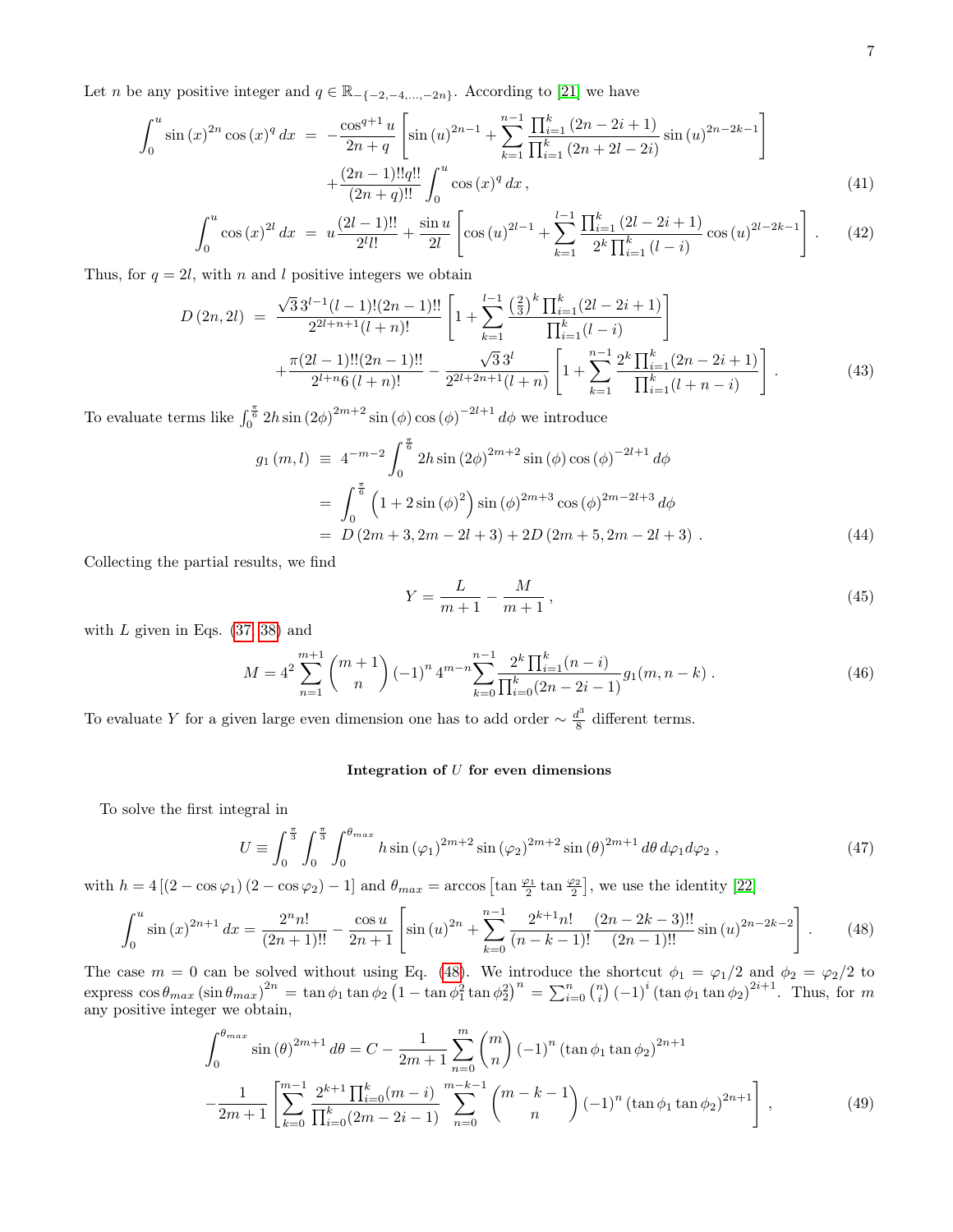here  $C = \frac{2^m m!}{(2m+1)!!}$ . This expression must be replaced in Eq. [\(47\)](#page-6-1). To complete the integration in  $\varphi_1$  and  $\varphi_2$  for each term at the right of Eq. [\(49\)](#page-6-2) we transform h to  $h = 16 \sin^2 \phi_1 + 16 \sin^2 \phi_1 \sin^2 \phi_2$ . The complete integral of the constant term  $C$  is

<span id="page-7-1"></span>
$$
C\int_0^{\frac{\pi}{3}} \int_0^{\frac{\pi}{3}} h \sin(\varphi_1)^{2m+2} \sin(\varphi_2)^{2m+2} d\varphi_1 d\varphi_2 = \frac{2^{5m+10}m!}{(2m+1)!!} \int_0^{\frac{\pi}{6}} \int_0^{\frac{\pi}{6}} \left[ (\sin \phi_1)^2 + (\sin \phi_1 \sin \phi_2)^2 \right] \times \left( \sin \phi_1 \cos \phi_1 \sin \phi_2 \cos \phi_2 \right)^{2m+2} d\phi_1 d\phi_2.
$$
 (50)

It includes terms of the form  $D(2n, 2l)$  given in Eq. [\(43\)](#page-6-3). We introduce the shortcut

$$
g_2(m) = D(2m+4, 2m+2) [D(2m+4, 2m+2) + D(2m+2, 2m+2)],
$$
\n(51)

and thus, the r.h.s of Eq. [\(50\)](#page-7-1) reduces to

$$
\frac{2^{5m+10}m!}{(2m+1)!!}g_2(m) \tag{52}
$$

The remaining terms in Eqs. [\(47,](#page-6-1) [49\)](#page-6-2) contain

<span id="page-7-2"></span>
$$
\int_0^{\frac{\pi}{3}} \int_0^{\frac{\pi}{3}} h \left( \tan \phi_1 \tan \phi_2 \right)^{2i+1} \sin (\varphi_1)^{2m+2} \sin (\varphi_2)^{2m+2} d\varphi_1 d\varphi_2 =
$$
  
=  $2^{4m+10} \int_0^{\frac{\pi}{6}} \int_0^{\frac{\pi}{6}} \left( \sin \phi_1^2 + \sin \phi_1^2 \sin \phi_2^2 \right) (\tan \phi_1 \tan \phi_2)^{2i+1} \times$   
 $(\sin \phi_1 \cos \phi_1 \sin \phi_2 \cos \phi_2)^{2m+2} d\phi_1 d\phi_2 ,$  (53)

which involves terms of type  $D(2n+1, 2l+1)$  analyzed in Eq. [\(40\)](#page-5-2). Therefore Eq. [\(53\)](#page-7-2) gives  $2^{2m+10}g_3(m, i)$  with

$$
g_3(m, i) = D[2(m + i + 2) + 1, 2m - 2i + 1] \times
$$
  
\n
$$
\left[ D[2(m + i + 2) + 1, 2m - 2i + 1] + D[2(m + i + 1) + 1, 2m - 2i + 1] \right],
$$
\n(54)

which is also a rational number.

Collecting the partial results, we obtain

<span id="page-7-3"></span>
$$
U = \frac{2^{5(m+2)}m!}{(2m+1)!!}g_2(m) - \frac{4^{2m+5}}{2m+1}\sum_{k=0}^m \left[ \frac{2^k \prod_{j=0}^{k-1} (m-j)}{\prod_{j=0}^{k-1} (2m-2j-1)} \sum_{i=0}^{m-k} {m-k \choose i} (-1)^i g_3(m,i) \right].
$$
 (55)

It is interesting to note that the factors  $\sqrt{3}$  and  $\pi$  originated in this expression come from  $g_2(m)$ , while the second term on the right of Eq. [\(55\)](#page-7-3) is a rational number. Moreover, all the factors  $\sqrt{3}$  and π appearing in Y are those explicitly written in Eq. [\(37\)](#page-5-0). Naturally, A in Eq. [\(26\)](#page-3-6) includes powers of  $\pi$  originated in the solid angles, in fact  $A \sim \pi^{-2}$ .

## <span id="page-7-0"></span>IV. RESULTS

The main result we obtained, is the explicit expression of  $\boxtimes$  valid for even dimensions  $d > 2$ , given in Eqs. [\(26,](#page-3-6) [37,](#page-5-0) [45\)](#page-6-4) and [\(55\)](#page-7-3). Once it is complemented with Eqs. [\(5,](#page-0-1) [10\)](#page-1-2) and [\(11\)](#page-1-1) one finds  $B_4(d)$ . For even  $d = 2\nu$  (positive integer  $\nu \geq 2$ , we derive the following form for  $B_4$ :

<span id="page-7-4"></span>
$$
\frac{B_4}{B_2^3} = 2 - \frac{\sqrt{3}}{\pi} a_{4,1} + \frac{1}{\pi^2} a_{4,2} .
$$
\n(56)

Here,  $a_{4,1}$  and  $a_{4,2}$  are positive rational numbers (we note that  $\lim_{\nu\to\infty} \frac{\sqrt{3}}{\pi} a_{4,1}(\nu) = 6$  and  $\lim_{\nu\to\infty} \pi^{-2} a_{4,2}(\nu) = 4$ ). In fact, we verify that

$$
a_{4,1} = 3 \sum_{i=1}^{\nu} \frac{\left(\frac{3}{2}\right)^i (i-1)!}{(2i-1)!!} \,. \tag{57}
$$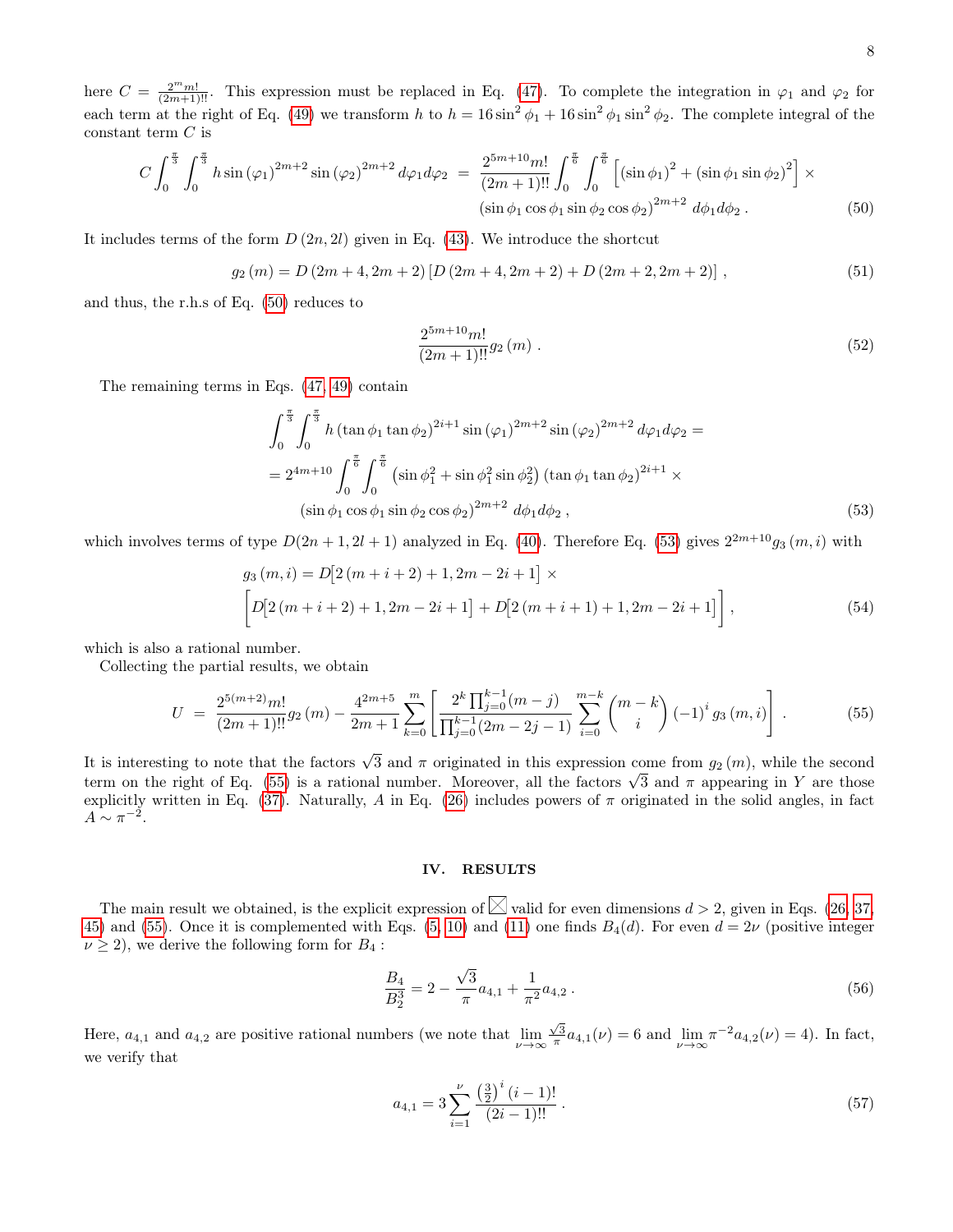Unfortunately, we do not find a simple expression for  $a_{4,2}$ . Instead, we obtain

$$
a_{4,2} = \left(\frac{(d-2)!!}{(d-1)!!}\right)^2 + \frac{9}{2}R_0^2 - 3R_1 + 3R_3 + \frac{(d-2)!!}{(d-3)!!} \left[ -\frac{24d}{d-1}R_2 + K\left(\frac{2^{-d}3^{d/2}}{d-1} + \frac{3}{4}Q_0\right) + Q_1 - \frac{Q_2}{(d-1)^2} + M - \left(\frac{d}{2} - 1\right)(U_1 + U_2) \right],
$$
\n(58)

with  $R_0$ ,  $R_1$  and  $R_2$  given in Eq. [\(12\)](#page-1-3),

$$
R_3 = \sum_{k=1}^{\nu} \frac{(k-1)! 2^{k-1}}{k(2k-1)!!} \left[ 4 + \frac{\nu (2\nu)!! 4^k k! (\nu + k - 1)!}{(2\nu - 1)!! (\nu + 2k)!} \right],
$$
\n(59)

 $K, Q_0, Q_1$  and  $Q_2$  given in Eq. [\(38\)](#page-5-1), and

$$
M = 4^{2} \sum_{n=1}^{m+1} {m+1 \choose n} (-1)^{n} 4^{m-n} \sum_{k=0}^{n-1} \left\{ \frac{2^{k} \prod_{i=1}^{k} (n-i)}{\prod_{i=0}^{k} (2n-2i-1)} \times \right\}
$$
  
\n
$$
\left[ D[2m+3, 2m-2(n-k)+3] + 2D[2m+5, 2m-2(n-k)+3] \right] \right\},
$$
  
\n
$$
U_{1} = \frac{3^{2m+2}m!}{2^{3m+2}(m+1)^{2}(2m+1)!!} \times \left[ \frac{3m^{2} + 7m + 3}{2m+3} - \sum_{k=1}^{m} \frac{\left(\frac{2}{3}\right)^{k} \prod_{i=1}^{k} (2m-2i+3)}{\prod_{i=1}^{k} (m-i+1)} + \frac{3}{4} \sum_{k=1}^{m} \frac{(2m-k+2)2^{k} \prod_{i=1}^{k} (2m-2i+3)}{(2m-2k+3) \prod_{i=1}^{k} (2m-i+2)} \right] \times \left[ \frac{(m+1)(m+2)}{2m+3} - \sum_{k=1}^{m} \frac{\left(\frac{2}{3}\right)^{k} \prod_{i=1}^{k} (2m-2i+3)}{\prod_{i=1}^{k} (m-i+1)} + \sum_{k=1}^{m} \frac{\left(1 + \frac{2m-k+2}{4(2m-2k+3)}\right) 2^{k} \prod_{i=1}^{k} (-2i+2m+3)}{\prod_{i=1}^{k} (2m-i+2)} \right], (60)
$$
  
\n
$$
U_{2} = -\frac{4^{2m+5}}{2m+1} \sum_{k=0}^{m} \left\{ \frac{2^{k} \prod_{j=0}^{k-1} (m-j)}{\prod_{j=0}^{k-1} (2m-2j-1)} \sum_{i=0}^{m-k} {m-k \choose i} (-1)^{i} \times \left[ D[2(m+i+2)+1, 2m-2i+1] + D[2(m+i+1)+1, 2m-2i+1] \right] \right\},
$$

where the function  $D(a, b)$  for a and b odd numbers is defined in Eq. [\(40\)](#page-5-2).

In Table [I](#page-9-0) the exact values of  $B_4$  for  $d \leq 50$  are shown, there the new results correspond to even dimensions between  $d = 14$  and  $d = 50$ . As it is usual, results are presented as the ratio  $B_4/B_2^3$ . The known values for even and odd dimensions  $d \leq 12$  are included. Additionally, we have evaluated  $B_4$  for each even dimension up to  $d = 200$  and also for several higher dimensions up to  $d = 1000$ . Because their length, which increase with dimension, the obtained expressions are not given here. In the Supplementary Material, Sec. [VI,](#page-11-1) we give the exact value of  $B_4/B_2^3$  for  $d = 100$ , 200, 300, 500 and 1000. Also, a computer algebra program that allows to evaluate  $B_4$  is included.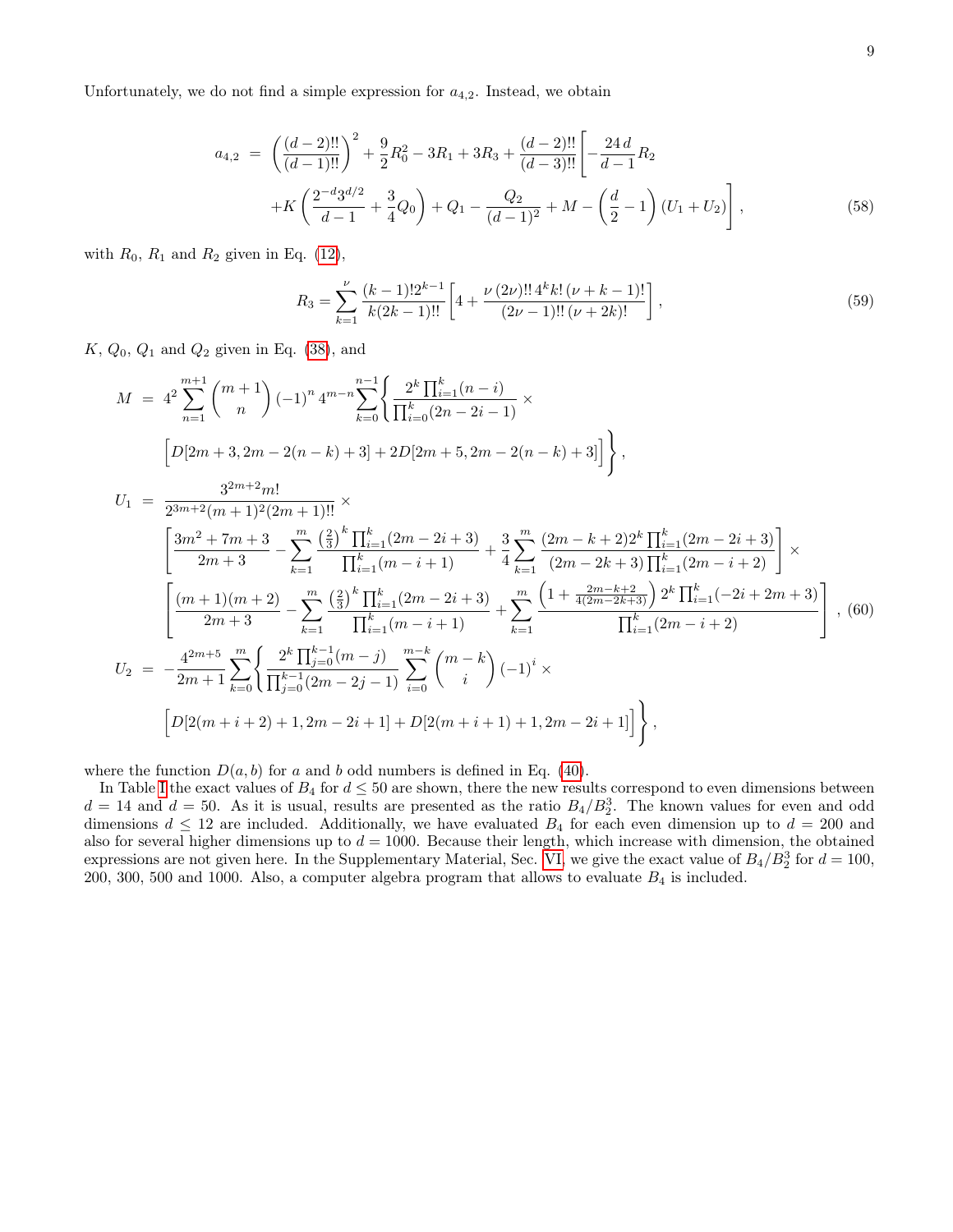| $\boldsymbol{d}$ | $\ensuremath{B_4}/\ensuremath{B_2^3}$                                                                                                                                                                            | decimal expansion              |                  |
|------------------|------------------------------------------------------------------------------------------------------------------------------------------------------------------------------------------------------------------|--------------------------------|------------------|
| 1                |                                                                                                                                                                                                                  |                                |                  |
| $\overline{2}$   | $+\frac{10}{\pi^2}$                                                                                                                                                                                              | 0.53223180702                  | [10, 11]         |
| 3                | 4131 $arccos(1/3)$<br>219<br>2707<br>$^+$<br>4480<br>$\overline{2240}$ <sub><math>\pi</math></sub><br>4480<br>$\pi$                                                                                              | 0.28694950598                  | [5]              |
| 4                | 832<br>$27\sqrt{3}$<br>2<br>$45\overline{\pi^2}$<br>$4\pi$                                                                                                                                                       | 0.15184606235                  | $[2]$            |
| 5                | $3888425 \sqrt{2}$<br>$67183425 \arccos(1/3)$<br>25315393<br>$^+$<br>32800768<br>16400384<br>32800768<br>$\pi$                                                                                                   | 0.07597248028                  | $\left[3\right]$ |
| 6                | $81\sqrt{3}$<br>38848<br>$1575\pi^2$<br>$10\pi$                                                                                                                                                                  | 0.033363148440                 | $[2]$            |
| 7                | 159966456685 $\sqrt{2}$<br>$292926667005 \arccos(1/3)$<br>299189248759<br>290596061184<br>96865353728<br>435894091776 $\pi$<br>$\pi$                                                                             | 0.00986494662                  | [3]              |
| 8                | $\frac{2511\sqrt{3}}{25}$<br>17605024<br>$606375\pi^2$<br>$280\pi$                                                                                                                                               | $-0.0025576848788$             | $[2]$            |
| 9                | 2698457589952103 $\sqrt{2}$<br>$8656066770083523 \arccos(1/3)$<br>2886207717678787<br>$^+$<br>2281372811001856<br>2281372811001856<br>5703432027504640 $\pi$<br>$\pi$                                            | $-0.00858079817$               | $\left[3\right]$ |
| 10               | $2673\sqrt{3}$<br>49048616<br>$15\overline{28065\pi^2}$<br>$280\pi$                                                                                                                                              | $-0.010962474302$              | $[2]$            |
| 11               | $16554115383300832799 \sqrt{2}$<br>$52251492946866520923 \arccos(1/3)$<br>17357449486516274011<br>$29832060466773360640$ $\pi$<br>11932824186709344256<br>11932824186709344256                                   | $-0.0113371986$                | $\left[3\right]$ |
| 12               | $2187\sqrt{3}$<br>11565604768<br>$\overline{2}$<br>$220\pi$<br>$337702365\pi^2$                                                                                                                                  | $-0.010670280553$              | $[2]$            |
| 14               | $37179\sqrt{3}$<br>4687062562736<br>$3640\pi$<br>$131076760815\pi^2$                                                                                                                                             | $-8.2212455146 \times 10^{-3}$ |                  |
| 16               | $833247\sqrt{3}$<br>18316976338530304<br>$497436307292925\pi^2$<br>$80080\pi$                                                                                                                                    | $-5.7523349690 \times 10^{-3}$ |                  |
| 18               | $14348907\sqrt{3}$<br>34423898313743697664<br>$916111865931136875\pi^2$<br>$1361360\pi$                                                                                                                          | $-3.8229418415 \times 10^{-3}$ |                  |
| 20               | $275109291\sqrt{3}$<br>3847541019771123277312<br>$\overline{2}$<br>$100955527625611283625\pi^2$<br>$25865840\pi$                                                                                                 | $-2.4621254986 \times 10^{-3}$ |                  |
| 22               | $276880761\sqrt{3}$<br>10951650004732725201152<br>$284511032399449981125\pi^2$<br>$25865840\pi$                                                                                                                  | $-1.5530223910 \times 10^{-3}$ |                  |
| 24               | $246057183\sqrt{3}$<br>1040943676896678306727936<br>$22881320\pi$<br>$26851955023354986149625\pi^2$                                                                                                              | $-9.6537457745 \times 10^{-4}$ |                  |
| 26               | $8023164777\sqrt{3}$<br>8203500529370190905316494848<br>$743642900\pi$<br>$210550310408130039474001875\pi^2$                                                                                                     | $-5.9370020421 \times 10^{-4}$ |                  |
| 28               | $32168655171\sqrt{3}$<br>2170050078297680341903318624256<br>$\overline{2}$<br>$55495046100428560404219065625\pi^2$<br>$2974571600\pi$                                                                            | $-3.6218298403 \times 10^{-4}$ |                  |
| 30               | $467243458641\sqrt{3}$<br>542623285080380647450979017997312<br>$2 -$<br>$43131288200\pi$<br>$13840464497446882964812234966875\pi^2$                                                                              | $-2.1956839098 \times 10^{-4}$ |                  |
| 32               | $58010005151019\sqrt{3}$<br>628211606000412550149462722832498688<br>$5348279736800\pi$<br>$15993372612894568794269751930170625\pi^2$                                                                             | $-1.3245332534 \times 10^{-4}$ |                  |
| 34               | 2002146040431 $\sqrt{3}$<br>459908194551111759301815187699597312<br>$\overline{2}$<br>$11692633759006953656314860654830625\pi^2$<br>184423439200 $\pi$                                                           | $-7.9584741003 \times 10^{-5}$ |                  |
| 36               | 3057909919677√3<br>79704452280575700446509958198372859904<br>2<br>$281488407200\pi$<br>$2024384658142737243029979541373008875\pi^2$                                                                              | $-4.7664074481 \times 10^{-5}$ |                  |
| 38               | $2150738112669759\sqrt{3}$<br>135910299223745283477388289143412323254272<br>$3449444910914269381215557244839534859375\pi^2$<br>$197886350261600\pi$                                                              | $-2.8470483374 \times 10^{-5}$ |                  |
| 40               | $2151488933577441\sqrt{3}$<br>46533008661103403816377352659651893614608384<br>$2-$<br>$1180400048514862982251963689184088828878125\pi^2$<br>$197886350261600\pi$                                                 | $-1.6968201775 \times 10^{-5}$ |                  |
| 42               | $88233570903905541\sqrt{3}$<br>515591346932810387058192148814293728901860687872<br>$13073942308772263125282428112304512998821415625\pi^2$<br>$8113340360725600\pi$                                               | $-1.0094148907 \times 10^{-5}$ |                  |
| 44               | $3794753074625697753\sqrt{3}$<br>288296736293320801496880337095858185765666520301568<br>$7308333750603695087032877314778222766341171334375\pi^2$<br>$348873635511200800\pi$                                      | $-5.9954566098 \times 10^{-6}$ |                  |
| 46               | 3795273393514721379 $\sqrt{3}$<br>2519982640616868219914608548886634871739938807218176<br>$\overline{2}$<br>$348873635511200800\pi$<br>63868481907449683151896014794366207653677192965625 $\pi^2$                | $-3.5562826544 \times 10^{-6}$ |                  |
| 48               | 17839580049686321991√3<br>42052273733412765929226898036759676113761323328682852352<br>$\overline{2}$<br>$25\pi^2$<br>$1639706086902643760\pi$<br>10656456206257979633893850068440001747016039646314531           | $-2.1070583282 \times 10^{-6}$ |                  |
| 50               | 6361365531738335775999842639225946934718354708464415014912<br>$624431461457604651363\sqrt{3}$<br>$\overline{2}$<br>$57389713041592531600\pi$<br>$161185293993375696750424818595196090424665809274295073875\pi^2$ | $-1.2471932532 \times 10^{-6}$ |                  |

<span id="page-9-0"></span>Table I: Fourth cluster integral,  $B_4$ , for different integer dimensions up to  $d = 50$ . In the third column it is shown the eleven figures decimal expansion with the corresponding bibliographic reference where the exact value was calculated for the first time.

In Table [II](#page-10-1) we show some of the exactly evaluated  $B_4/B_2^3$  for even dimension  $50 < d \le 1000$ . Note that the length of the expression for the exact value increases when increasing d. Therefore, it becomes so long that is inconvenient to write it here. For this reason, we only show the decimal expansion of the exact value truncated at eleven figures for  $d = 60, 70, 80, 90, 100, 200, 300, 500,$  and 1000. We also include the decimal expansion for some of the d values presented in Table [I.](#page-9-0) For comparison, the MonteCarlo numerical calculation of Clisby and McCoy[\[17\]](#page-14-19) and the high precision results of Zhang[\[18\]](#page-14-20) (that reaches a maximum dimension of  $d = 100$ ), are also presented. We observe, on one hand that those  $B_4$  values from Ref. [\[17\]](#page-14-19) coincide with the exact result. On the other hand, even when several  $B_4$  values from Ref. [\[18\]](#page-14-20) coincide with the exact ones, some differences appear for  $d = 16, 18, 20$ . Finally, the exact expression allows to evaluate  $B_4$  for  $d > 100$  where numerical results have not been reported.

It is known that  $B_4/B_2^3$  is positive for  $d \leq 7$ , negative for  $d \geq 8$ , have a minimum near  $d = 11$  (see Tab. [I\)](#page-9-0) and goes to zero when d becomes arbitrary large. The value of d where  $B_4 = 0$  was estimated by Luban and Baram several years ago[\[9\]](#page-14-7) as  $d_0 \approx 7.8$  and more recently as  $d_0 = 7.7320(4)$  by Clisby and McCoy,[\[17\]](#page-14-19) who also found the minimum of  $B_4/B_2^3$  at  $d_1 = 10.7583(2)$ . Using the new expression for  $B_4$  valid for arbitrary dimension (complete star graph taken from Eq. [\(31\)](#page-4-3)) and standard find root and find minimum routines we obtain  $d_0 = 7.6558249(1)$  and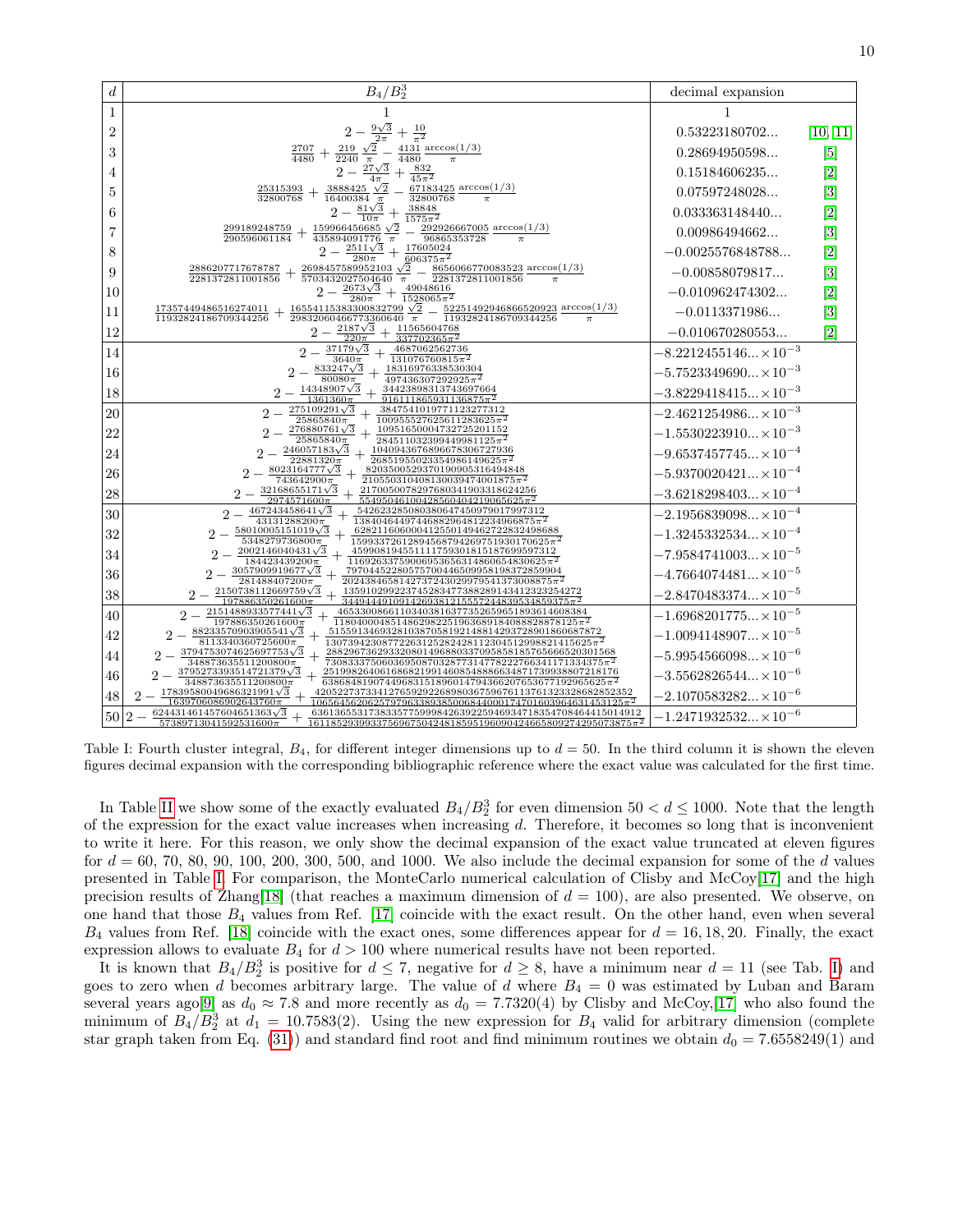|    | $d$ Exact (decimal expansion)  | MC [18]                     | MC [17]                                | $\mathbf d$ | Exact (decimal expansion)        | $MC$ [18]                                |
|----|--------------------------------|-----------------------------|----------------------------------------|-------------|----------------------------------|------------------------------------------|
| 14 | $-8.2212455146 \times 10^{-3}$ | $-8.22123(13)\times10^{-3}$ | $-8.220(2)\times10^{-3}$               | 70          | $-6.3795820774 \times 10^{-9}$   | $-6.37956(7)\times10^{-9}$               |
| 16 | $-5.7523349690 \times 10^{-3}$ | $-5.75247(6)\times10^{-3}$  |                                        | 80          | $-4.5155630086 \times 10^{-10}$  | $-4.51561(6)\times10^{-10}$              |
| 18 | $-3.8229418415 \times 10^{-3}$ | $-3.82300(3)\times10^{-3}$  |                                        | 90          | $-3.1890775288 \times 10^{-11}$  | $-3.18908(3)\times10^{-11}$              |
| 20 | $-2.4621254986 \times 10^{-3}$ | $-2.46217(3)\times10^{-3}$  | $\left[-2.4621(7)\times10^{-3}\right]$ | 100         | $-2.2508216158 \times 10^{-12}$  | $\left[-2.25081(2)\times10^{-12}\right]$ |
| 30 | $-2.1956839098 \times 10^{-4}$ | $-2.19569(2)\times10^{-4}$  | $-2.196(1)\times10^{-4}$               | 200         | $-7.2741818933 \times 10^{-24}$  |                                          |
| 40 | $-1.6968201775 \times 10^{-5}$ | $-1.69682(1)\times10^{-5}$  | $-1.697(1)\times10^{-5}$               | 300         | $-2.5946808650 \times 10^{-35}$  |                                          |
| 50 | $-1.2471932532 \times 10^{-6}$ | $-1.24719(1)\times10^{-6}$  | $-1.247(1)\times10^{-6}$               | 500         | $-3.8031667590 \times 10^{-58}$  |                                          |
| 60 | $-8.9672516853 \times 10^{-8}$ | $-8.96719(9)\times10^{-8}$  |                                        | 1000        | $-4.1655577159 \times 10^{-115}$ |                                          |

<span id="page-10-1"></span>Table II: Values of  $B_4/B_2^3$  for even dimension  $d > 12$ . Comparison between the new exact result (conveniently truncated at eleven figures, see the text) and those obtained through Monte Carlo numerical integration.



<span id="page-10-2"></span>Figure 1: Asymptotic behavior of  $B_4/B_2^3$  with dimension. Symbols draw the exact values for integer d.

 $d_1 = 10.67131326(3)$ . Finally, to analyze the asymptotic behavior of  $B_4/B_2^3$  for large d we fitted the expression

$$
\frac{B_4}{B_2^3} \approx \frac{4k_1}{\sqrt{\frac{\pi d}{2}}} \left(\frac{4\sqrt{3}}{9}\right)^{d+1},\tag{61}
$$

for even dimensions  $100 \le d \le 200$ , to obtain  $k_1 = 1.683$ . Indeed, a similar expression explains the asymptotic behavior of  $B_3/B_2^2$  (see Ref. [\[8\]](#page-14-6)). In Fig. [\(1\)](#page-10-2) it is shown the asymptotic behavior of  $B_4/B_2^3$  with the dimension, symbols draw the exact values for integer dimensions where  $B_4/B_2^3 < 0$ . In blue diamonds we plot the known values for  $d = 8, 9, 10, 11$  and 12 while in red circles we plot the new results for even dimensions from  $d = 14$  to  $d = 200$ .

# <span id="page-10-0"></span>V. FINAL REMARKS

We return to the properties of  $B_3$  to gain some feedback on the  $B_4$  form given in Eq. [\(62\)](#page-10-3). It is known that  $B_3(d) > 0$  and  $\lim_{d \to \infty} B_3(d) = 0$ . For even  $d = 2\nu$ , Eq. [\(9\)](#page-1-4) can be written as

<span id="page-10-3"></span>
$$
\frac{B_3}{B_2^2} = \frac{4}{3} - \frac{\sqrt{3}}{\pi} a_3 ,\qquad (62)
$$

where  $a_3 = \sum_{k=1}^{\nu} \frac{\left(\frac{3}{2}\right)^{k-1}(k-1)!}{(2k-1)!!}$  is a positive rational and  $\lim_{\nu \to \infty} \frac{\sqrt{3}}{\pi} a_3(\nu) = \frac{4}{3}$  (see Tab. I in Ref. [\[2\]](#page-14-1) for the values of  $B_3$ for positive integer dimensions  $d \leq 12$ ). It interesting to note that  $a_{4,1} = \frac{9}{2}a_3$ . We extrapolate Eq. [\(62\)](#page-10-3) for  $B_3$  and Eq.  $(56)$  for  $B_4$  in the following conjecture: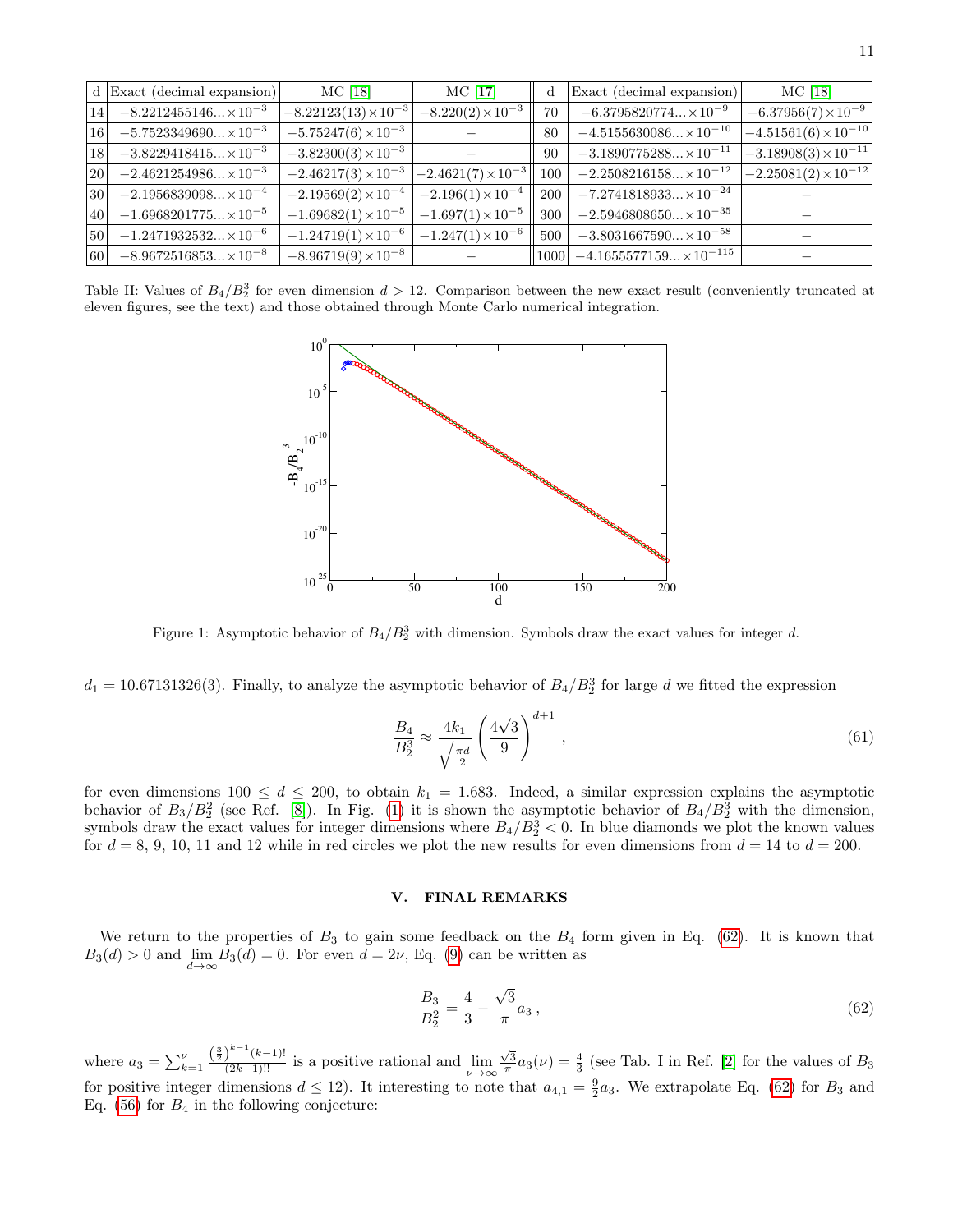Conjecture 1: For any even dimension, the fifth virial coefficient of hard spheres takes the form

$$
\frac{B_5}{B_2^4} = a_{5,0} + \frac{\sqrt{3}}{\pi}a_{5,1} + \frac{1}{\pi^2}a_{5,2} + \frac{\sqrt{3}}{\pi^3}a_{5,3},\tag{63}
$$

with  $a_{5,i}$  rational numbers.

In this work we introduced a transformation that, applied to the fourth vertex complete star diagram, transforms three of its f-bonds to Dirac delta bonds ( $\delta$ -bonds). The procedure allow us to obtain a new expression for the complete star diagram of  $B_4$  for HS, but could also be applied to other diagrams with vertex connected by  $f$ -bonds and similar step functions. Additionally, we analyzed the obtained expression and using extensively the Table of Integrals of Gradshteyn and Ryzhik [\[14\]](#page-14-12) for integrands involving integer powers of Sine and Cosine functions, we found an exact expression for the complete star. Finally, to obtain the exact  $B_4(d)$  for every even  $d \geq 4$ , we complemented this result with expressions for the other two Mayer graphs. Further significant progress in HS virial expansion coefficients, besides to study  $B_4$  in odd dimensions, should necessary concentrate in the exact evaluation of  $B_5$  in dimensions  $d=2$  and  $d=3$ .

#### <span id="page-11-1"></span>VI. SUPPLEMENTARY MATERIAL

The exact expression of  $B_4(d)$  for  $d = 100, 200, 300, 500$  and 1000 is presented in the SupplementaryMaterial 01.txt file. Also, I include a computer algebra program that allows to evaluate  $B_4(d)$  for even dimensions in Supplementary-Material 02.

# <span id="page-11-0"></span>Appendix A: Explicit form of  $\angle$

To evaluate this Mayer diagram we transform Eq. [\(8\)](#page-1-0) as

$$
\overline{\underline{B_2^3}} = -2^{2\nu+6}\nu \left( \frac{((2\nu)!!)^2}{\pi(2\nu)!} \right)^2 \int_0^{\frac{1}{2}} x^{2\nu-1} H^2 dx ,
$$

with  $H = \int_0^{\arccos x} (\sin \gamma)^{2\nu} d\gamma$ , and also

$$
H = \frac{(2\nu - 1)!!}{2^{\nu} \nu!} \arccos x - \frac{x}{2\nu\sqrt{1 - x^2}} \left[ \left( 1 - x^2 \right)^{\nu} + \sum_{k=1}^{\nu - 1} \frac{\prod_{i=1}^{k} (2\nu - 2i + 1)}{2^k \prod_{i=1}^{k} (\nu - i)} \left( 1 - x^2 \right)^{\nu - k} \right],
$$

where we used Eq. [\(C1\)](#page-13-1). We integrate by parts to obtain

<span id="page-11-2"></span>
$$
\int_0^{\frac{1}{2}} x^{2\nu - 1} H^2 dx = \left. \frac{x^{2\nu}}{2\nu} H^2 \right|_0^{\frac{1}{2}} + \int_0^{\frac{1}{2}} \frac{x^{2\nu}}{\nu} \left( 1 - x^2 \right)^{\nu - \frac{1}{2}} H dx , \tag{A1}
$$

where the first term on the right gives  $\frac{2^{-2\nu}}{2\nu}$  $rac{-2\nu}{2\nu}$   $\left\{ \frac{(2\nu-1)!!}{2^{\nu}\nu!} \right\}$  $\frac{\nu-1)!!}{2^{\nu}\nu!}\frac{\pi}{3} - \frac{\sqrt{3}}{6\nu} \left[ \left(\frac{3}{4}\right)^{\nu} + \sum_{k=1}^{\nu-1} \right]$  $\frac{\prod_{i=1}^{k} (2\nu-2i+1)}{2^k \prod_{i=1}^{k} (\nu-i)} \left(\frac{3}{4}\right)^{\nu-k}$  To solve the remaining integral on the right of Eq. [\(A1\)](#page-11-2) we change variable by replacing  $x = \cos y$  to obtain

$$
\int_{0}^{\frac{1}{2}} \frac{x^{2\nu}}{\nu} (1 - x^2)^{\nu - \frac{1}{2}} H dx =
$$
\n
$$
= \frac{1}{\nu} \int_{\frac{\pi}{3}}^{\frac{\pi}{2}} (\sin y \cos y)^{2\nu} \left\{ \frac{(2\nu - 1)!!}{2\nu \nu!} y - \frac{\cos y}{2\nu \sin y} \left[ (\sin y)^{2\nu} + \sum_{k=1}^{\nu - 1} \frac{\prod_{i=1}^{k} (2\nu - 2i + 1)}{2^k \prod_{i=1}^{k} (\nu - i)} (\sin y)^{2(\nu - k)} \right] \right\} dy.
$$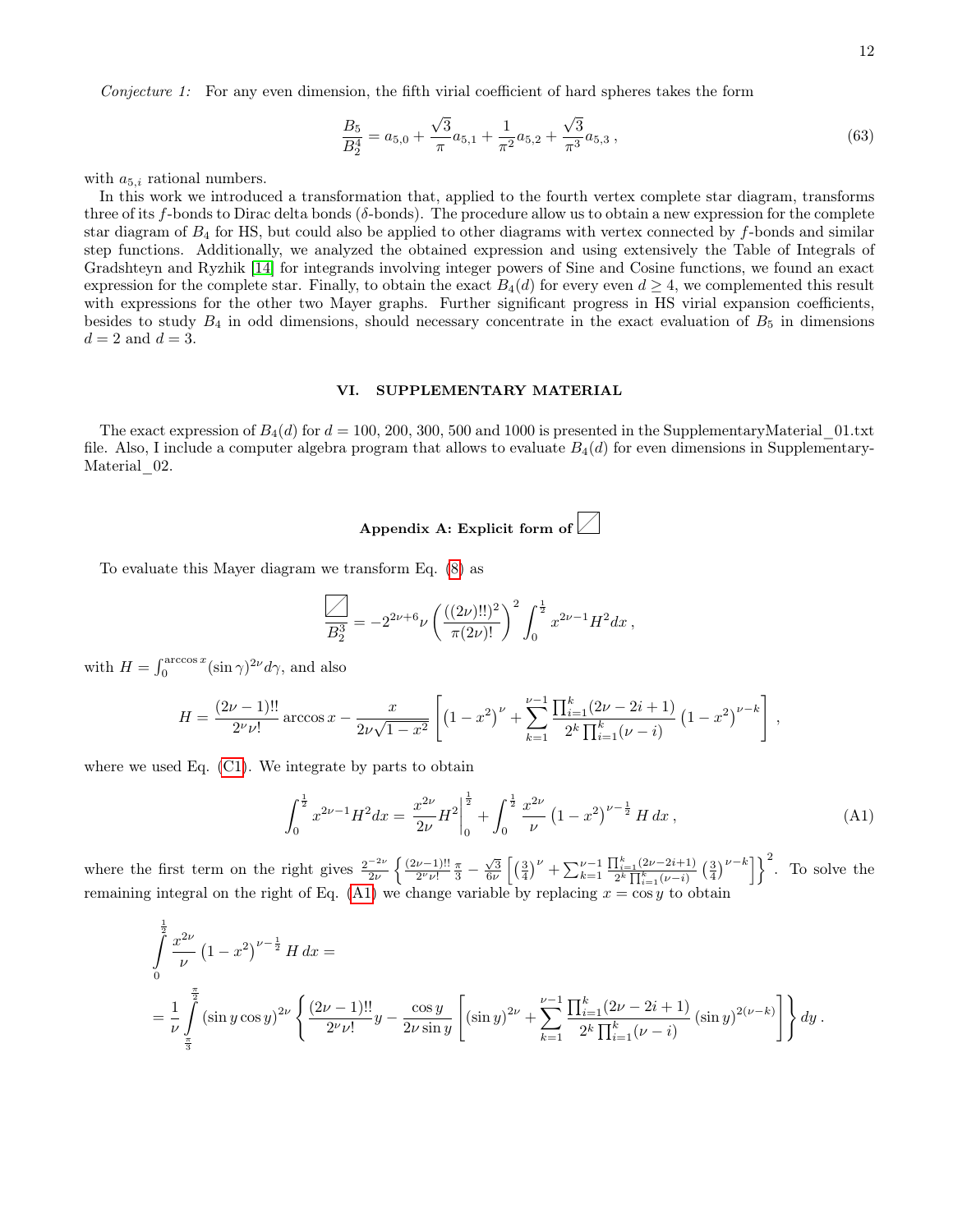Here, there are terms that can be written using  $D(2l+1, 2k+1)$  analyzed in Eq. [\(40\)](#page-5-2), and a term  $\int_{\frac{\pi}{3}}^{\frac{\pi}{2}} y(\sin y \cos y)^{2\nu} dy = 2^{-2\nu-2} \int_{\frac{2\pi}{3}}^{\frac{\pi}{3}} y(\sin y)^{2\nu} dy$ . This last integral is solved using Eq. [\(C2\)](#page-13-2) and gives

$$
\int_{\frac{2\pi}{3}}^{\pi} y \left(\sin y\right)^{2\nu} dy = \frac{5\pi^2}{18} \frac{(2\nu - 1)!!}{(2\nu)!!} - \frac{\pi\sqrt{3}}{9} \left[ \frac{\left(\frac{3}{4}\right)^{\nu}}{\nu} + \sum_{k=1}^{\nu-1} \frac{\left(\frac{3}{4}\right)^{\nu-k} \prod_{i=0}^{k-1} (2\nu - 2i - 1)}{2^k (\nu - k) \prod_{i=0}^{k-1} (\nu - i)} \right] - \frac{1}{4} \left[ \frac{\left(\frac{3}{4}\right)^{\nu}}{\nu^2} + \sum_{k=1}^{\nu-1} \frac{\left(\frac{3}{4}\right)^{\nu-k} \prod_{i=0}^{k-1} (2\nu - 2i - 1)}{2^k (\nu - k)^2 \prod_{i=0}^{k-1} (\nu - i)} \right].
$$

Thus, one finds

$$
\int_{0}^{\frac{1}{2}} x^{2\nu-1} H^{2} dx = \frac{2^{-2\nu}}{2\nu} \left\{ \frac{(2\nu-1)!!}{(2\nu)!!} \frac{\pi}{3} - \frac{\sqrt{3}}{6\nu} \left[ \left( \frac{3}{4} \right)^{\nu} + \sum_{k=1}^{\nu-1} \frac{\prod_{i=1}^{k} (2\nu-2i+1)}{2^{k} \prod_{i=1}^{k} (\nu-i)} \left( \frac{3}{4} \right)^{\nu-k} \right] \right\}^{2} + \frac{(2\nu-1)!!}{2^{2(\nu+1)} \nu(2\nu)!!} \left\{ \frac{5\pi^{2} (2\nu-1)!!}{18(2\nu)!!} - \frac{\pi\sqrt{3}}{9} \left[ \frac{\left( \frac{3}{4} \right)^{\nu}}{\nu} + \sum_{k=1}^{\nu-1} \frac{\left( \frac{3}{4} \right)^{\nu-k} \prod_{i=0}^{k-1} (2\nu-2i-1)}{2^{k} (\nu-k) \prod_{i=0}^{k-1} (\nu-i)} \right] \right\} - \frac{1}{4} \left[ \frac{\left( \frac{3}{4} \right)^{\nu}}{\nu^{2}} + \sum_{k=1}^{\nu-1} \frac{\left( \frac{3}{4} \right)^{\nu-k} \prod_{i=0}^{k-1} (2\nu-2i-1)}{2^{k} (\nu-k)^{2} \prod_{i=0}^{k-1} (\nu-i)} \right] \right\} + \frac{1}{2\nu^{2}} \left\{ \frac{(2\nu-1)!\,l!}{2((2\nu-1)+l+1)!} + \sum_{k=1}^{\nu-1} \frac{\prod_{i=1}^{k} (2(2\nu-1)-2i+1)}{2^{k} \prod_{i=1}^{k} ((2\nu-i)} \right. + D (2\nu+1,4\nu-1) + \sum_{k=1}^{\nu-1} \frac{\prod_{i=1}^{k} (2\nu-2i+1)}{2^{k} \prod_{i=1}^{k} (\nu-i)} D (2\nu+1,4\nu-2k-1) \right\}.
$$

The final result is given in Eq. [\(11\)](#page-1-1).

### <span id="page-12-0"></span>Appendix B: Origin of  $\cos \varphi$  term

Here we derive the identity Eq. [\(22\)](#page-3-2) showing the origin of the  $\cos \varphi$  term. Let us start from Eqs. [\(17, 18\)](#page-2-4)

$$
\boxed{\diagtimes} = \sigma^{d-1} \Box \boxed{\diagtimes},
$$

we apply the derivative  $\frac{\partial}{\partial \sigma}$  to both sides, to obtain

<span id="page-12-2"></span>
$$
-\boxtimes -4\boxtimes -\boxtimes = (d-1)\sigma^{d-2} \cdot \boxtimes -\sigma^{d-1} \left(2 \cdot \boxtimes + 2 \cdot \boxtimes + \cdot \boxtimes \right). \tag{B1}
$$

Here the dashed bond corresponds to  $\delta'(\sigma - r)$ , being  $f'' = \frac{\partial^2 f}{\partial^2 r} = -\delta'(\sigma - r)$ . Some terms on the left are readily integrated on,  $\Box = \sigma^{d-1}$ ,  $\Box$  and  $\Box = \sigma^{d-1}$ ,  $\Box$  For the diagram with a dashed bond we have

<span id="page-12-1"></span>
$$
\begin{split}\n\mathbb{K} &= -\int f'_{12} f_{13} f_{14} f_{23} f_{24} f_{34} (d-1) r_{12}^{d-2} dr_{12} d\Omega_{12} dr_{13} dr_{14} - 2 \int f'_{12} f_{13} f_{14} \frac{\partial f_{23}}{\partial r_{12}} f_{24} f_{34} r_{12}^{d-1} dr_{12} d\Omega_{12} dr_{13} dr_{14} \\
&= -\frac{d-1}{V} \int f'_{12} f_{13} f_{14} f_{23} f_{24} f_{34} \frac{1}{r_{12}} dr_{1,2,3,4} - \frac{2}{V} \int f'_{12} f_{13} f_{14} \cos \varphi f'_{23} f_{24} f_{34} dr_{1,2,3,4} \\
&= -(d-1)\sigma^{d-2} \sqrt{\sum_{i=1}^{d-1} \sum_{j=1}^{d-1} \langle \cos \varphi \rangle .\n\end{split} \tag{B2}
$$

We replace Eq. [\(B2\)](#page-12-1) in Eq. [\(B1\)](#page-12-2) to obtain

$$
^*\sum \, = \, \ast \sum \, \langle 1 - \cos \varphi \rangle \; . \tag{B3}
$$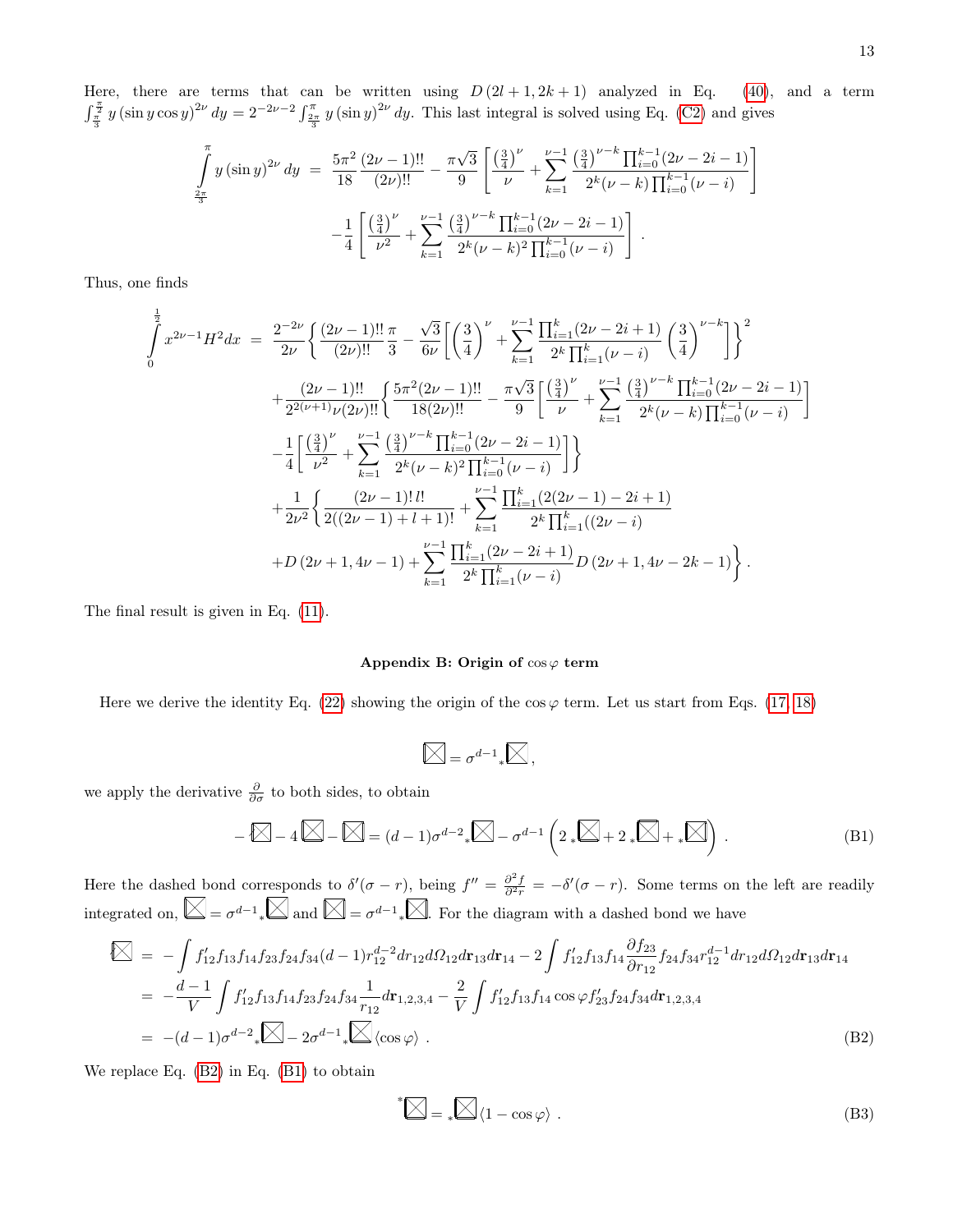## <span id="page-13-0"></span>Appendix C: Integration of the different terms in L

Here we solve the split terms of L (see Eq. [\(36\)](#page-5-3)), the four integrals:  $(\sqrt{3}K + \frac{4\pi}{3}) \int_0^{\frac{\pi}{3}} \sin(\varphi)^{2m+2} d\varphi$ ,  $-\left(\frac{\sqrt{3}}{2}K+\frac{2\pi}{3}\right)\int_0^{\frac{\pi}{3}} \cos\varphi\left(\sin\varphi\right)^{2m+2} d\varphi$ ,  $-2\int_0^{\frac{\pi}{3}} \varphi\left(\sin\varphi\right)^{2m+2} d\varphi$ , and  $\int_0^{\frac{\pi}{3}} \varphi\cos\varphi\left(\sin\varphi\right)^{2m+2} d\varphi$ . To solve the first one we use [\[23\]](#page-14-21)

<span id="page-13-1"></span>
$$
\int_0^u (\sin \varphi)^{2l} d\varphi = \frac{(2l-1)!!}{2^l l!} u - \frac{\cos u}{2l} \left[ (\sin u)^{2l-1} + \sum_{k=1}^{l-1} \frac{\prod_{i=1}^k (2l-2i+1)}{2^k \prod_{i=1}^k (l-i)} (\sin u)^{2l-2k-1} \right],
$$
(C1)

to obtain

$$
\int_0^{\frac{\pi}{3}} (\sin \varphi)^{2m+2} d\varphi = \frac{\frac{\pi}{3} (2m+1)!!}{2^{m+1} (m+1)!} - \frac{\sqrt{3}}{8(m+1)} \left[ \left( \frac{3}{4} \right)^m + \sum_{k=1}^m \frac{\prod_{i=0}^{k-1} (2m-2i+1)}{2^k \prod_{i=0}^{k-1} (m-i)} \left( \frac{3}{4} \right)^{m-k} \right]
$$

The second one is straightforward, it gives

$$
\int_0^{\frac{\pi}{3}} \cos \varphi (\sin \varphi)^{2m+2} d\varphi = \frac{\sqrt{3}}{4m+6} \left(\frac{3}{4}\right)^{m+1}.
$$

To solve the third one,  $-2\int_0^{\frac{\pi}{3}} \varphi(\sin \varphi)^{2m+2} d\varphi$ , we apply [\[24\]](#page-14-22)

<span id="page-13-2"></span>
$$
\int_0^u x^l \left(\sin x\right)^n dx = \frac{u^{l-1} \left(\sin u\right)^{n-1}}{n^2} \left(l \sin u - n u \cos u\right) + \frac{n-1}{n} \int_0^u x^l \left(\sin x\right)^{n-2} dx - \frac{l(l-1)}{n^2} \int_0^u x^{l-2} \left(\sin x\right)^n dx,
$$
\n(C2)

iteratively, to obtain

$$
\int_{0}^{u} x (\sin x)^{2n} dx = \frac{u^{2}(2n-1)!!}{2(2^{n}n!)} + \frac{1}{4} \left[ \frac{(\sin u)^{2n}}{n^{2}} + \sum_{k=1}^{n-1} \frac{\prod_{i=0}^{k-1} (2n-2i-1)}{2^{k}(n-k)^{2} \prod_{i=0}^{k-1} (n-i)} (\sin u)^{2(n-k)} \right] - \frac{u \cos u}{2 \sin u} \left[ \frac{(\sin u)^{2n}}{n} + \sum_{k=1}^{n-1} \frac{\prod_{i=0}^{k-1} (2n-2i-1)}{2^{k}(n-k) \prod_{i=0}^{k-1} (n-i)} (\sin u)^{2(n-k)} \right],
$$
(C3)

and finally

$$
\int_0^{\frac{\pi}{3}} \varphi(\sin \varphi)^{2m+2} d\varphi = \frac{\pi^2 (2m+1)!!}{18(2m+2)!!} + \frac{1}{4} \left[ \frac{\left(\frac{3}{4}\right)^{m+1}}{(m+1)^2} + \sum_{k=1}^m \frac{\left(\frac{3}{4}\right)^{m-k+1} \prod_{i=0}^{k-1} (2m-2i+1)}{2^k (m-k+1)^2 \prod_{i=0}^{k-1} (m-i+1)} \right] - \frac{\pi \sqrt{3}}{18} \left[ \frac{\left(\frac{3}{4}\right)^{m+1}}{m+1} + \sum_{k=1}^m \frac{\left(\frac{3}{4}\right)^{m-k+1} \prod_{i=0}^{k-1} (2m-2i+1)}{2^k (m-k+1) \prod_{i=0}^{k-1} (m-i+1)} \right].
$$

To solve the fourth one we use [\[25\]](#page-14-23)

$$
\int_0^u x (\sin x)^p (\cos x)^q dx = \frac{1}{(p+q)^2} \left[ (p+q) u (\sin u)^{p+1} (\cos x)^{q-1} + (\sin u)^p (\cos x)^q \right],
$$
  

$$
-p \int_0^u (\sin x)^{p-1} (\cos x)^{q-1} dx + (q-1) (p+q) \int_0^u (\sin x)^p (\cos x)^{q-2} dx \right].
$$

In particular, for  $q = 1$  it reduces to

$$
\int_0^u x (\sin x)^p \cos x \, dx = \frac{1}{(p+1)^2} \left[ (p+1)u (\sin u)^{p+1} + (\sin u)^p \cos u - p \int_0^u (\sin x)^{p-1} \, dx \right],
$$

which gives the result

$$
\int_0^{\frac{\pi}{3}} \varphi \cos \varphi \left(\sin \varphi\right)^{2m+2} d\varphi = \frac{\pi \sqrt{3} \left(\frac{3}{4}\right)^{m+1}}{6(2m+3)} + \frac{\left(\frac{3}{4}\right)^{m+1}}{2(2m+3)^2} - \frac{2(m+1)}{(2m+3)^2} \int_0^{\pi/3} (\sin x)^{2m+1} dx.
$$

.